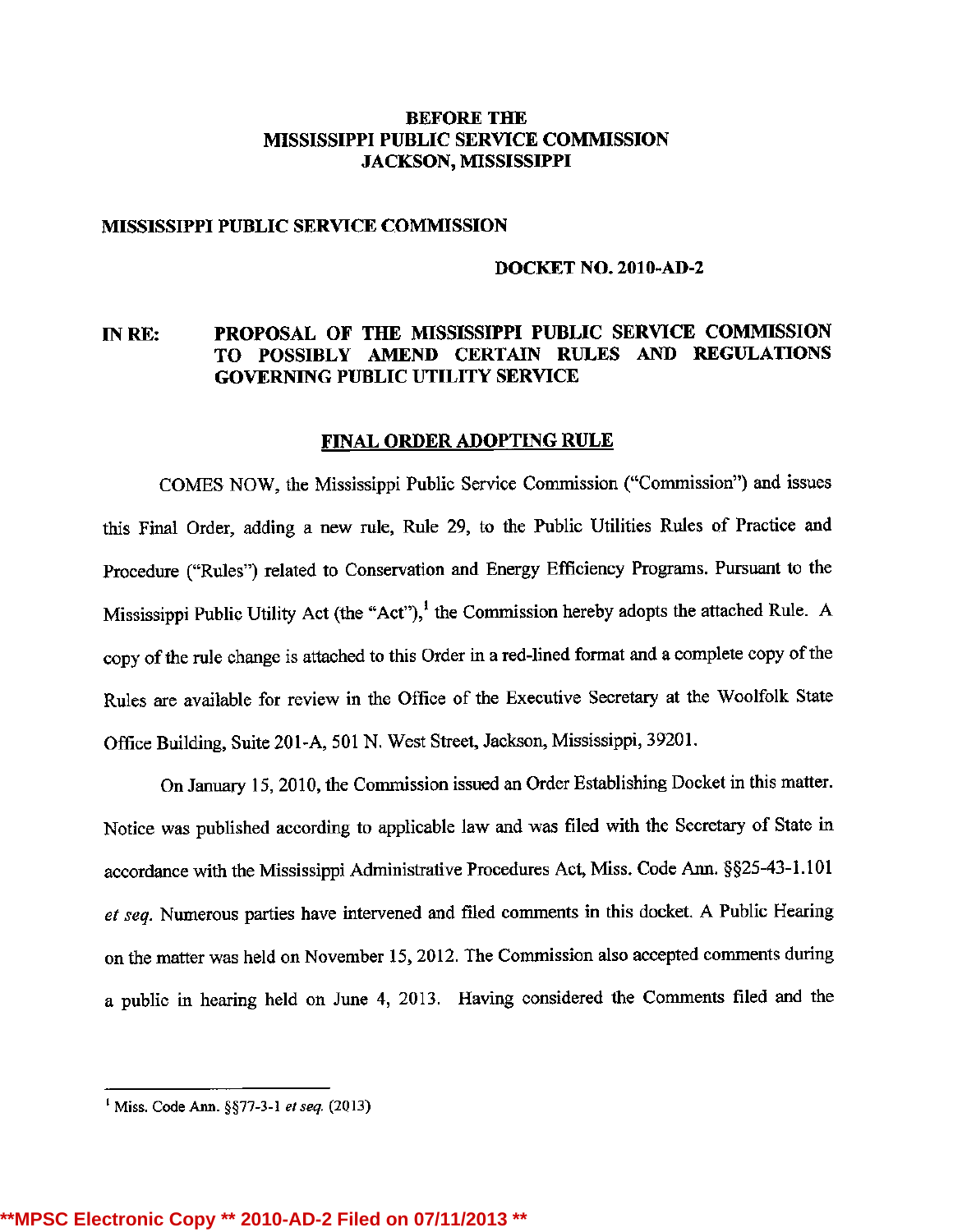20 10-AD-2

testimony presented at the hearing, the Commission finds that the attached version of Rule 29 should be adopted as the Commission's final rule.

When it adopted the Act, the legislature sought "[tjo promote adequate, reliable and economical utility service" and to "avoid[] wasteful, uneconomic and inefficient uses of energy."<sup>2</sup> It required all public utilities to "furnish adequate, *efficient* and reasonable service."<sup>3</sup> To further these objectives, the legislature entrusted the power to regulate Mississippi's public utilities to this Commission, $4$  and empowered it to adopt all reasonable rules and regulations that it finds necessary to implement the Act's various provisions.<sup>5</sup> Rule 29 was developed exactly with these objectives in mind. Its purpose is to promote the *efficient* use of electricity and natural gas by implementing energy efficiency programs and standards in Mississippi. It does not set the price at which utilities must provide their services to their customers,<sup>6</sup> and as such, is not a "rate" as defined in the Act.<sup>7</sup> For example, the Rule does not establish a rate for the sale and/or distribution of electricity or gas.

The Commission requests the assistance of the Mississippi Public Utility Staff in establishing recommended energy savings targets for use in Comprehensive Portfolio Plans as referenced in Section 106 of the Rule.

IT IS, THEREFORE, ORDERED, that the attached Rule 29 is hereby adopted. The amendments are within the scope of the original Notice of Proposed Rule adoption, and therefore, provide fair warning as to the contents. This Rule shall be included in the next bound

 $2^2$  Miss. Code Ann. § 77-3-2(c), (d) (2013).

§77-3-33(2) (2013) (emphasis added).

 $^{4}$  § 77-3-2(2).

 $\frac{5}{9}$   $\frac{8}{77}$ -3-45.

<sup>&</sup>lt;sup>6</sup> The Rule allows rate regulated utilities the option to recover potential costs of implementation through a separate rider. If a utility chooses to recover energy efficiency program costs through a rider, it must file an Energy Efficiency Cost Rate ("EECR") for Commission review and approval. The Rule allows but does not require utilities to recover energy efficiency costs through a rider.

<sup>&</sup>lt;sup>7</sup> See Miss. Code Ann. § 77-3-3(e) (2013)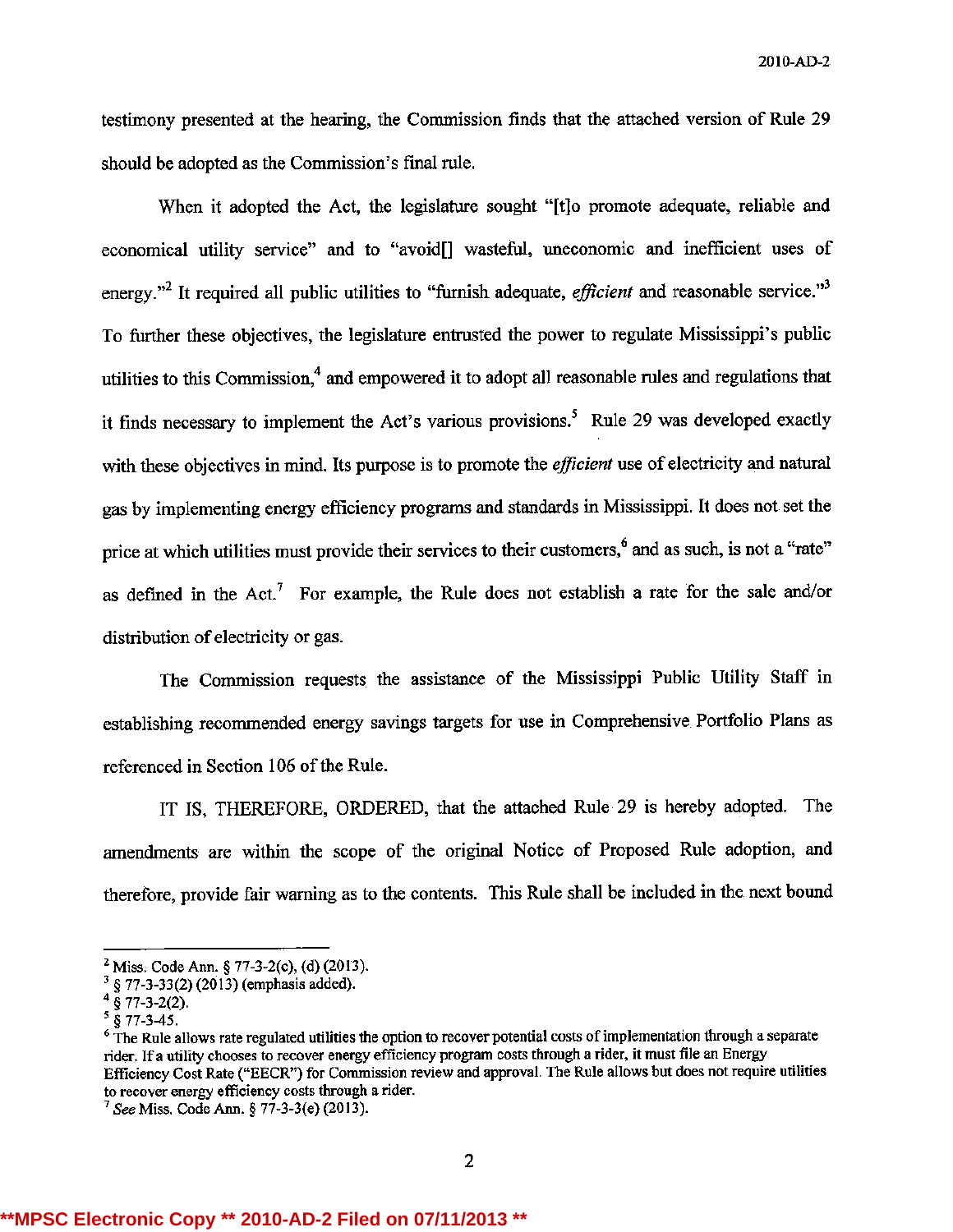publication of the Public Utilities Rules of Practice and Procedure and numbered sequentially in accordance with the requirements of the Administrative Procedures Act.

The Executive Secretary is directed to transmit a copy of this Final Order to the Secretary of State's Office in accordance with the Mississippi Administrative Procedures Act, Miss. Code Ann. §§25-43-1.101 et seq. The Executive Secretary is also directed to transmit a copy of this Final Order to all intervenors and any other parties of interest identified as well as publish the same according to applicable law.

IT IS FURTHER ORDERED, that all electric and gas utilities must file an Annual Report addressing performance of all approved energy efficiency programs every year by May 1". Covered utilities are required to keep records on all approved energy efficiency programs in sufficient detail to permit a thorough audit and evaluation of all program cost and program performance. Such records are subject to inspection by the Commission at all times.<sup>8</sup> As with all Commission-administered statutes, rules and regulations, compliance with Rule 29 is a continuing burden placed on all covered utilities, and as such, a continuing matter of inquiry before the Commission.

IT IS FURTHER ORDERED, that this Order shall become effective upon issuance and shall be deemed issued on the day it is served upon the intervening parties of record by the Executive Secretary of this Commission who shall note the service date in the file of this Docket.

<sup>&</sup>lt;sup>8</sup> While the Rule itself explicitly grants the Commission the power to inspect all records of energy efficiency programs, the Act expressly grants the Commission access to and the right to inspect all utility accounts, records, memoranda and property. Miss. Code Ann. § 77-3-79 (2013).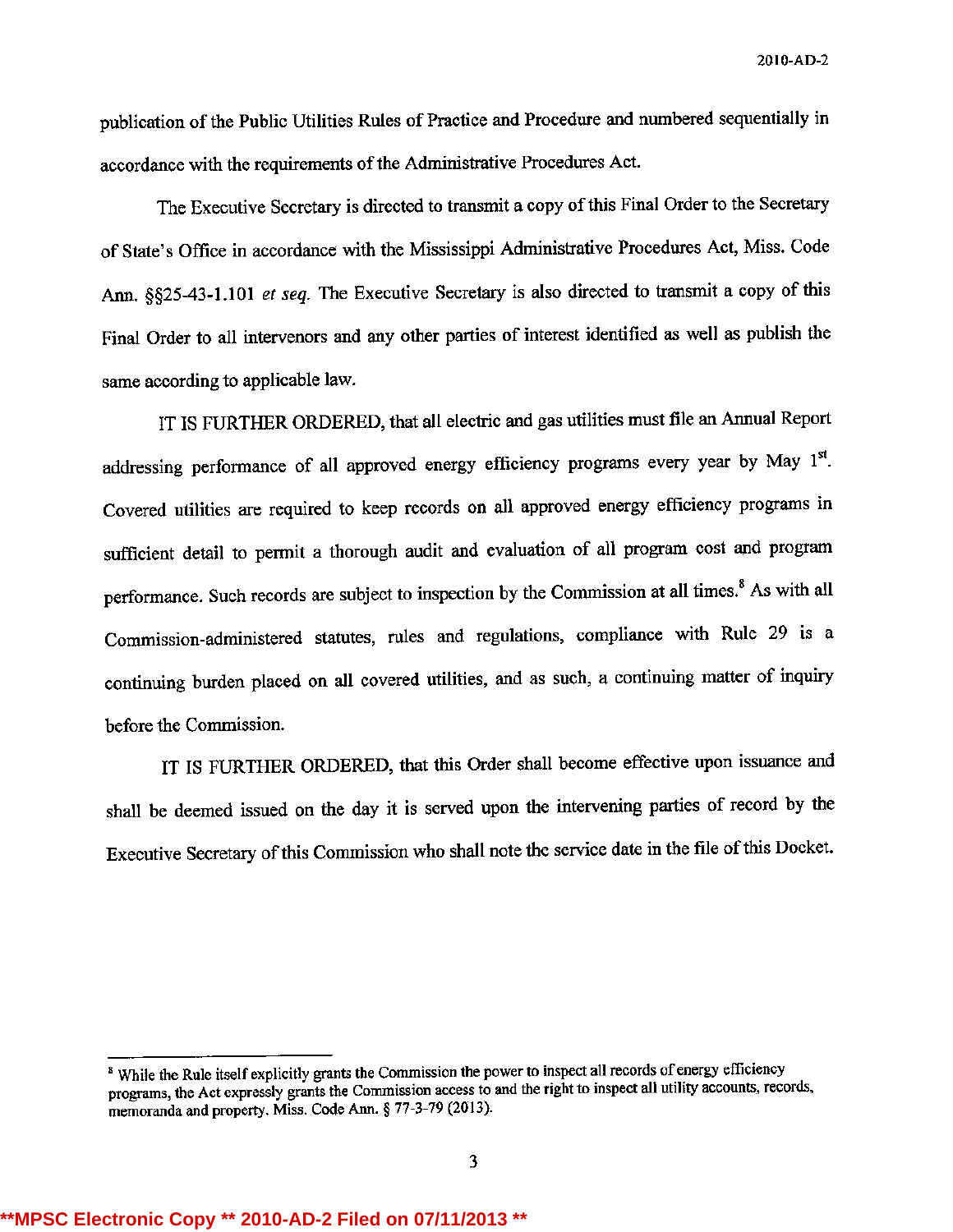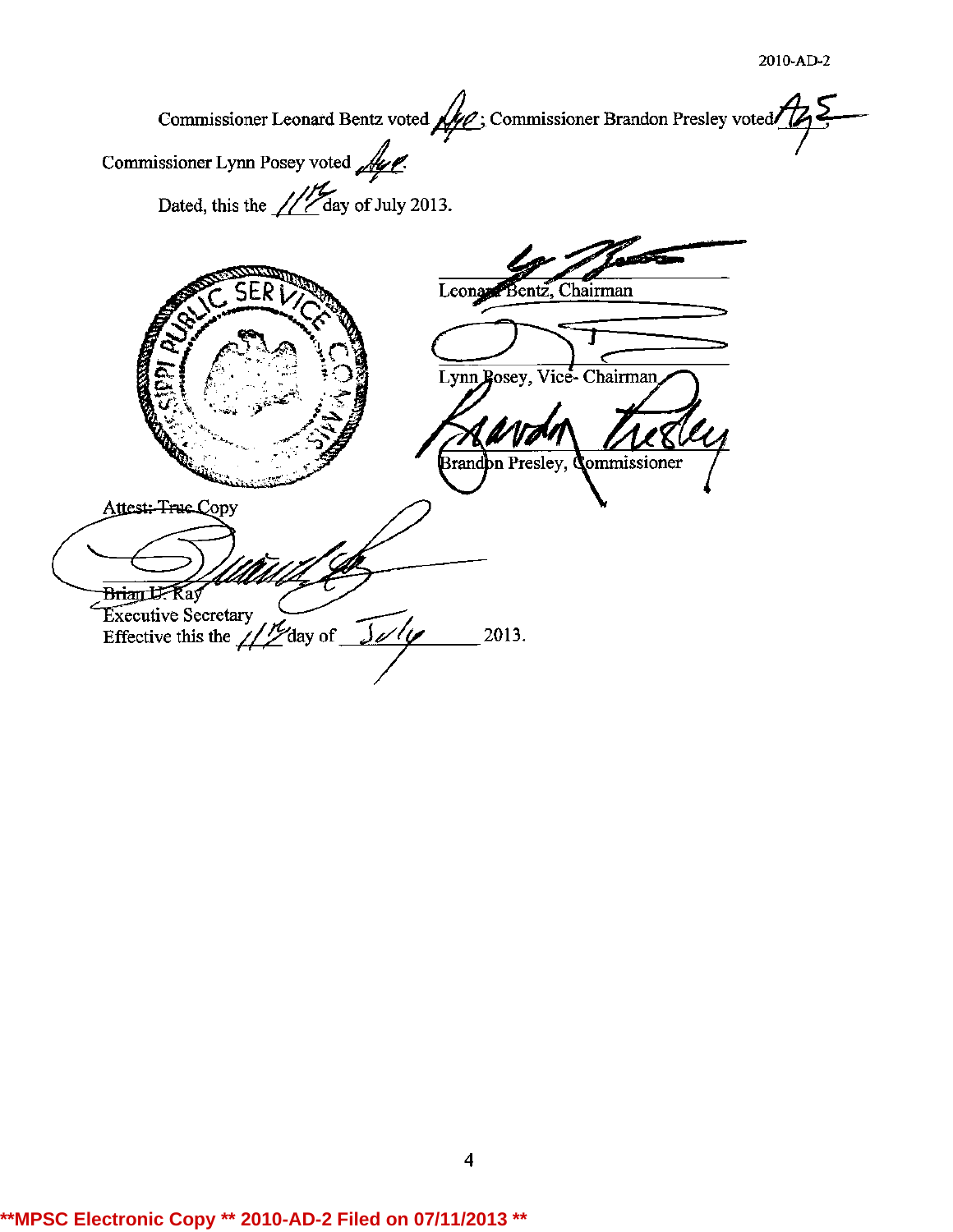# **Chapter 29 CONSERVATION AND ENERGY EFFICIENCY PROGRAMS**

## **Rule 29**

## 100 Purpose

The Commission has developed these rules to implement energy efficiency programs and standards in Mississippi. The rules apply both to electric and natural gas service providers subject to the jurisdiction of the Mississippi Public Service Commission. The rules define "Quick Start" to encourage the early implementation of energy efficiency programs and to provide experience on which Mississippi's service providers and the Commission can build Comprehensive Portfolios - long-term energy efficiency programs. The rules also define the elements of Comprehensive Portfolios.

## **101 Definitions**

- 1. Administrator The entity, which may be the service provider, responsible for creating and managing an energy efficiency program or portfolio.
- 2. Best Practice An approach that experience indicates is more effective at delivering a particular outcome (e.g., program design, implementation efficiency, cost effectiveness, EM&V) than other approaches. For the purpose of this rule, Best Practices are energy efficiency programs, measures, EM&V, and deemed savings successfully implemented in other jurisdictions and adapted for any economic, social, or demographic characteristics unique to Mississippi. Best Practices are identified by the National Action Plan for Energy Efficiency (NAPEE), by similar national organizations, and by utilities with significant long-term energy efficiency experience.
- 3. Comprehensive Portfolio A collection of energy efficiency programs that, when taken together, provide appropriate organizational resources including financial, technical, outreach, marketing, service provider infrastructure, training, and education support sufficient to achieve widespread implementation of all types of significant cost-effective energy-efficiency improvements in all categories of retail customers.
- 4. Cost-effective A standard used to describe a net-beneficial result for programs to be implemented, determined through a process that includes a review of relevant cost-benefit tests. A Costeffective program would be one that can provide aggregate ratepayer benefits for a majority of utility customers.
- 5. Deemed Savings Pre-determined, validated estimates of energy and/or demand savings attributable to particular energy efficiency measures, based upon engineering calculations, baseline studies, reasonable assumptions and/or experience. Deemed savings values must be revised periodically to reflect new technologies; new federal; state or local policies and codes; and additional experience.
- 6. Energy Efficiency Reducing the rate at which energy is used by equipment and/or processes while maintaining or improving the customer's existing level of comfort and end-use functionality. Such reductions may be achieved by substituting more advanced technology or by reorganizing the process to reduce waste heat, reduce waste cooling, or improve the thermal properties of a building. Energy efficiency also includes the reduction of energy through behavior-based programs that may reduce capacity but have little to no associated energy savings such as load control and dynamic pricing (time-of-use, critical peak pricing, peak times rebates, etc.), typically known as demand response.
- 7. Energy Efficiency Savings Energy (kWh, therms) and/or capacity (kW) savings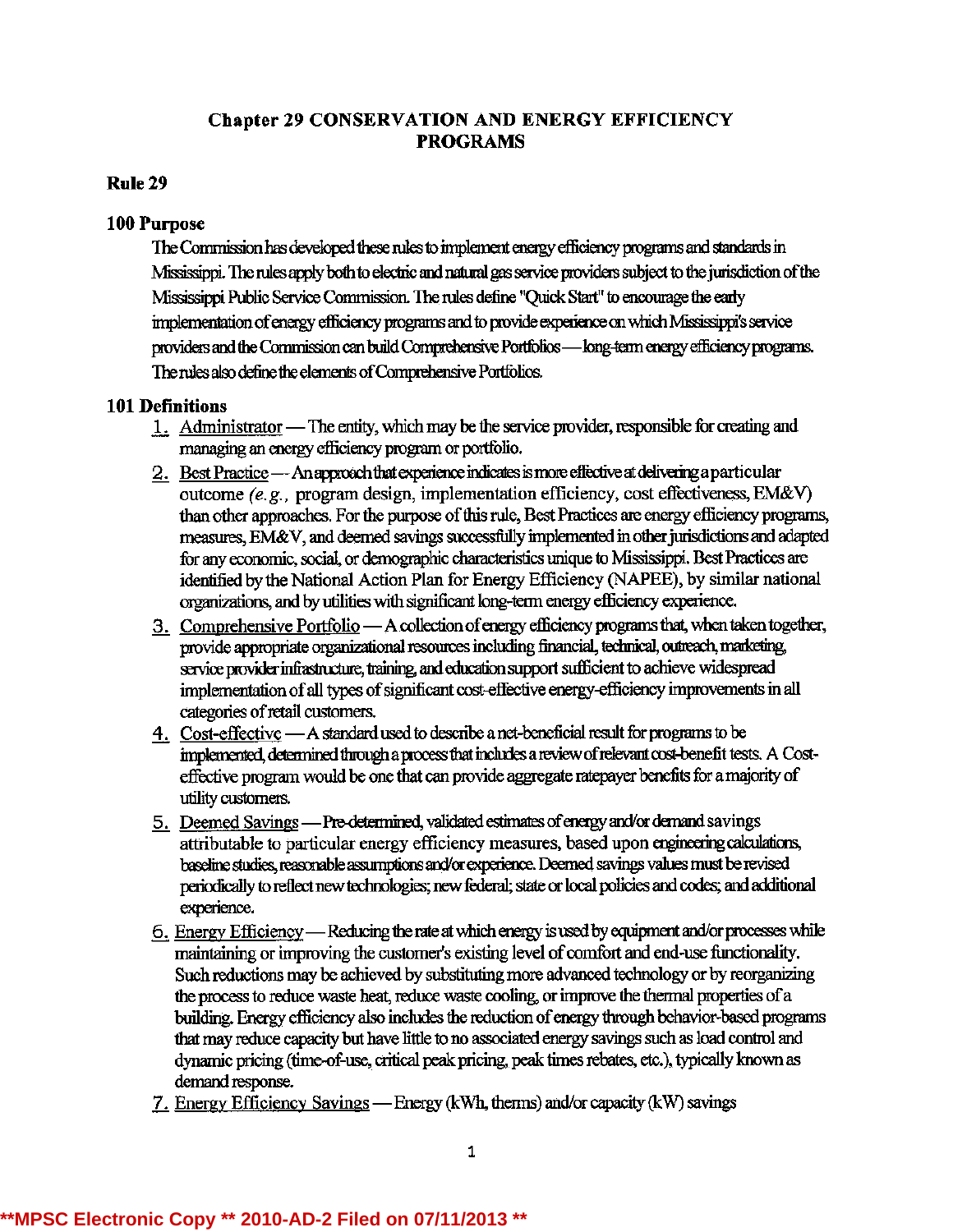determined by comparing measured energy use before and after implementation of an energy efficiency measure or by reference to a set of Deemed Savings approved by the Commission.

- 8. Evaluation, Measurement, and Verification (EM&V) Studies and activities performed to estimate savings and other effects from energy efficiency programs and measures.
- 9. Measure -- The equipment, materials and/or practices that, when put into use at a customer site, result in a measurable and verifiable reduction in either purchased energy consumption; measured energy or peak demand; or both.
- 10. Portfolio The entire group of programs offered by an Administrator.
- 11. Program A particular energy efficiency service or set of services directed to a particular population.
- 12. Program Year The year in which programs are administered and delivered. For the purposes of planning and reporting, a Program Year shall be considered a calendar year, January 1 through December 31.
- 13. Quick Start A portfolio of energy efficiency programs selected from programs that have been widely implemented in other jurisdictions and can provide aggregate ratepayer benefits to a majority of utility customers. These programs can be implemented more quickly in Mississippi because they are already well-defined, have well-established track records, and require fewer showings to the Commission.

# 102 Administration and Implementation of Energy Efficiency Programs

- 1. Filing for Commission Approvals
	- a. Quick Start Plans—Each electric and natural gas utility serving more than 25,000 customers (meters) and subject to the jurisdiction of the Commission shall file with the Commission for its approval a Quick Start Plan for energy efficiency programs for its service territory. These Plans shall be filed not later than six (6) months following the order adopting this Rule. Utilities serving 25,000 customers (meters) or fewer are exempt from filing Quick Start Plans.
	- b. Comprehensive Portfolio Plans By the later of 36 months from the date of the Commission's order approving its Quick Start Plan or nine (9) months following the Commission's approval of the specific numerical energy savings targets for programs in Comprehensive Portfolio Plans, each electric and gas utility shall file a Comprehensive Portfolio Plan of energy efficiency programs. Utilities serving 25,000 or fewer customers (meters) are not exempt from this filing and shall submit descriptions of energy efficiency programs that are economically feasible to implement for their organization's size.
	- c. Approval—A program, portfolio, or plan filed under these rules shall not be implemented until a Commission order is issued expressly approving the program, portfolio, or plan. The Commission shall establish a procedural schedule for the review of each program, portfolio, or plan filing.
- 2. Waivers

Exemptions from these rules may be granted by the Commission in accordance with the Commission's Rules of Practice and Procedure. Nothing in these rules shall preclude the Commission from modifying these rules on its own initiative or in response to a party's motion and after notice and hearing.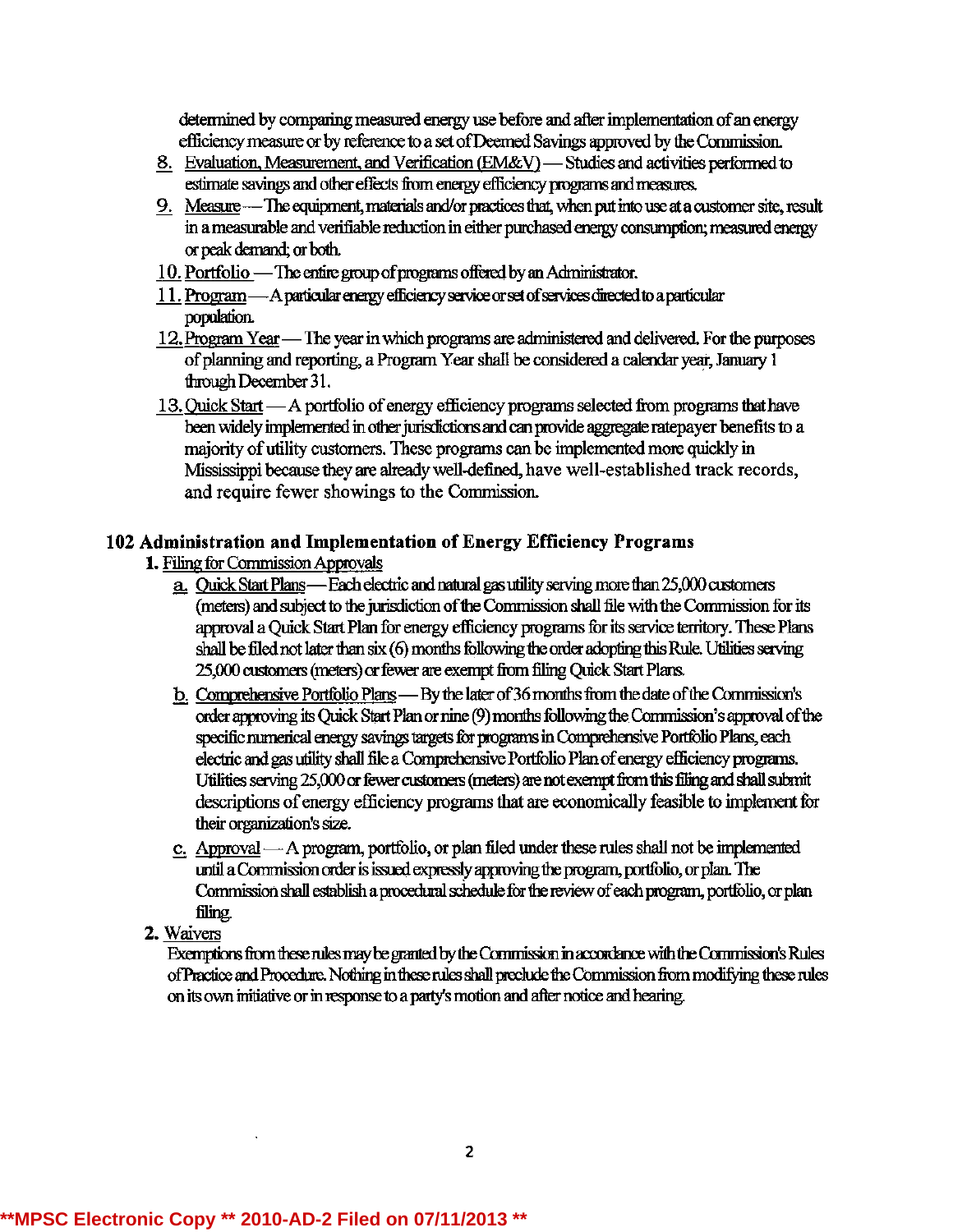## 103 Quick Start Plan Filing Requirements

1. Service providers shall propose general program designs, specific programs, and specific measures and may propose programs and/or measures in any combination. The objective of Quick Start shall be: a) the development of increased utility program capabilities and infrastructure; b) the expansion of energy efficiency expertise throughout Mississippi; c) the identification of locally successful (and unsuccessful) energy efficiency program delivery strategies; and d) the initial delivery of energy savings benefits to a sizable cross section of utility customers.

Quick Start Plans shall include energy efficiency programs designed to cover the partial year remaining from the date of the Commission's order approving the Plan plus two successive full Program Years. Quick Start Plans may also include additional programs to be implemented in the first and/or second full Program Year, Ouick Start Plans shall include energy efficiency programs that address all customer classes.

## 2. Energy Efficiency Programs in Quick Start

Energy efficiency programs should be capable of being implemented within six (6) months of Plan approval.

All Quick Start programs shall be based on technologies which are commercially available. As appropriate, Quick Start programs shall be coordinated with and not duplicate related programs funded through other sources.

Programs filed by natural gas and electric utilities shall comply with the standards and rules regarding promotional practices as set forth by Commission Order in Docket 1994-UA-115.

Quick Start budgets shall be targeted to programs that have been demonstrated to provide energy and/or demand reductions for the applicable program time periods rather than to a larger number of smaller programs with minimal impacts.

Utilities shall file energy efficiency programs developing individual programs, but are not limited to, from the following general list of categories:

- $\alpha$  Customer Education This would include the education of customers on energy efficiency and conservation. It should, to the greatest extent possible, be a consistent statewide group of messages. It should include education of builders and equipment installers. The messages should encourage the efficient use of electricity and gas. The messages should increase awareness of opportunities to use electricity and natural gas more efficiently. This category of programs would apply to all customer classes.
- b. Energy Audits and Evaluations Leading to Savings This would include home and commercial energy audits and audits of commercial and industrial processes and equipment. The audits and evaluations would produce recommendations for opportunities to implement sitespecific efficiency and conservation measures. Programs would be designed for audits to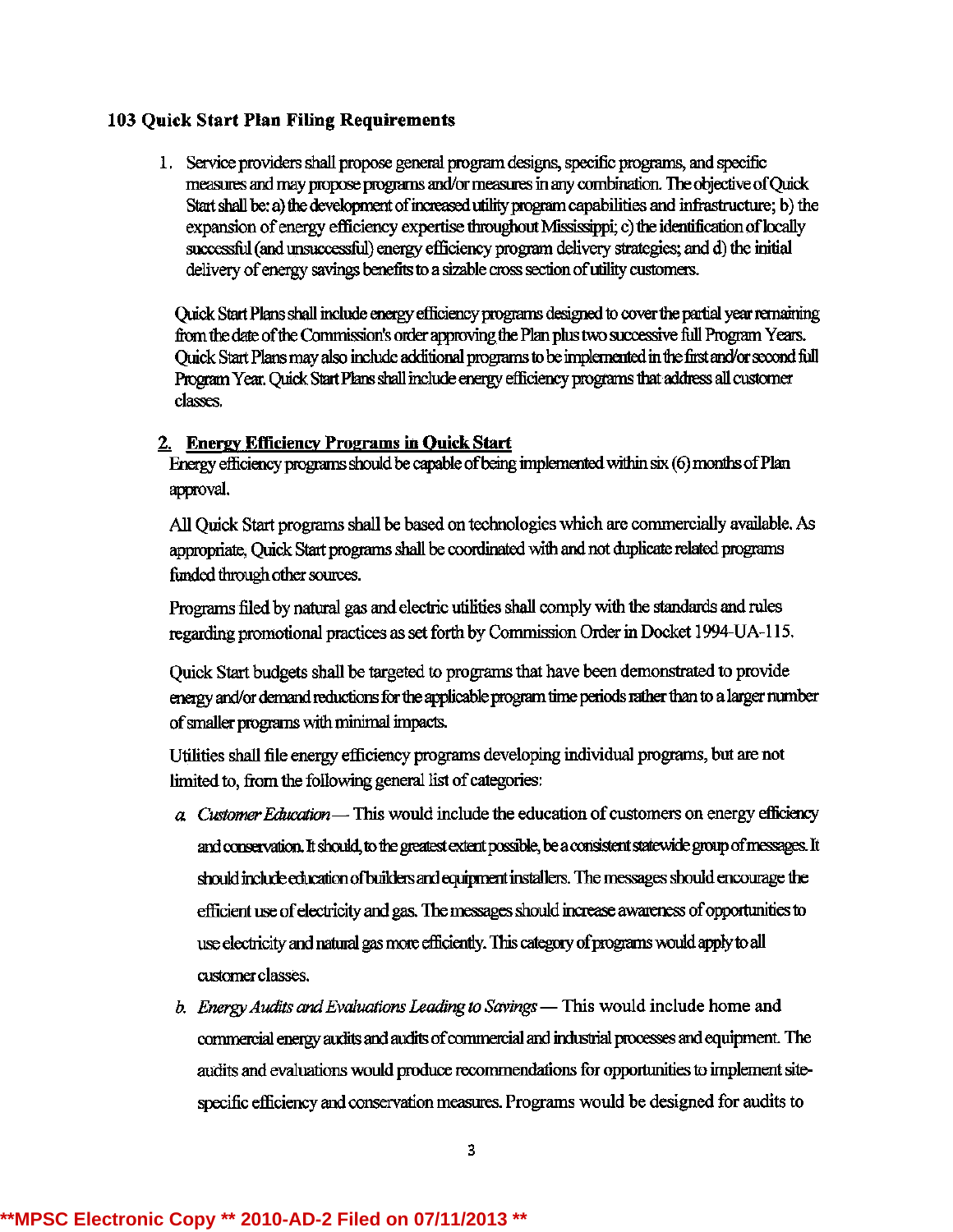lead to savings results and could include cost-effective and economically justified customer incentives to encourage the implementation of site-specific measures. A training component to increase the number and quality of auditors may be needed. This category of programs would apply to all customer classes.

- c. Inspection and Tune Up of Heating and Air Conditioning Systems, or Retrofit of Heating, Ventilation and Air Conditioning Systems — This would be applicable to residential, commercial, and industrial systems. This category of programs would apply to all customer classes.
- d. Lighting Improved lighting for residential, commercial, and industrial customers. This category of programs would apply to all customer classes.
- e. Appliances Programs that offer rebates or other incentives on high-efficiency appliance and work with upstream trade allies to increase the sales of these products through the distribution chain. This category of programs most often applies to residential and small commercial customers.
- f. Increased Deployment of Demand Response Programs Such programs already exist in Mississippi. This would look for additional opportunities to offer demand response programs including interruptible service, curtailment service, off-peak service, etc. In the near term, this category of programs would apply to commercial and industrial customer classes but may eventually extend to residential customers.
- g. Weatherization and Whole-Home Retrofits  $-$  A residential weatherization or comprehensive retrofit program that would be based solely on efficiency criteria using established home assessment protocols and often targeting least efficient homes first. This category of programs would apply to the residential customer class.
- h New Homes Program These residential programs provide incentives to builders who achieve a percentage of energy savings against a prescribed standard.
- *i* Small Business, Commercial and Industrial Prescriptive Incentive Programs -These programs offer a fixed-dollar incentive for multiple defined prescriptive measures (i.e., lighting, HVAC replacements, occupancy sensors, motors, etc.).
- *i.* Small Business, Commercial and Industrial Custom Incentive Programs  $-$  In these programs, the Administrator works with the customer to develop site-specific energy efficiency measures, and the incentive is based both on the amount of energy saved and the total cost of the energy efficiency measures.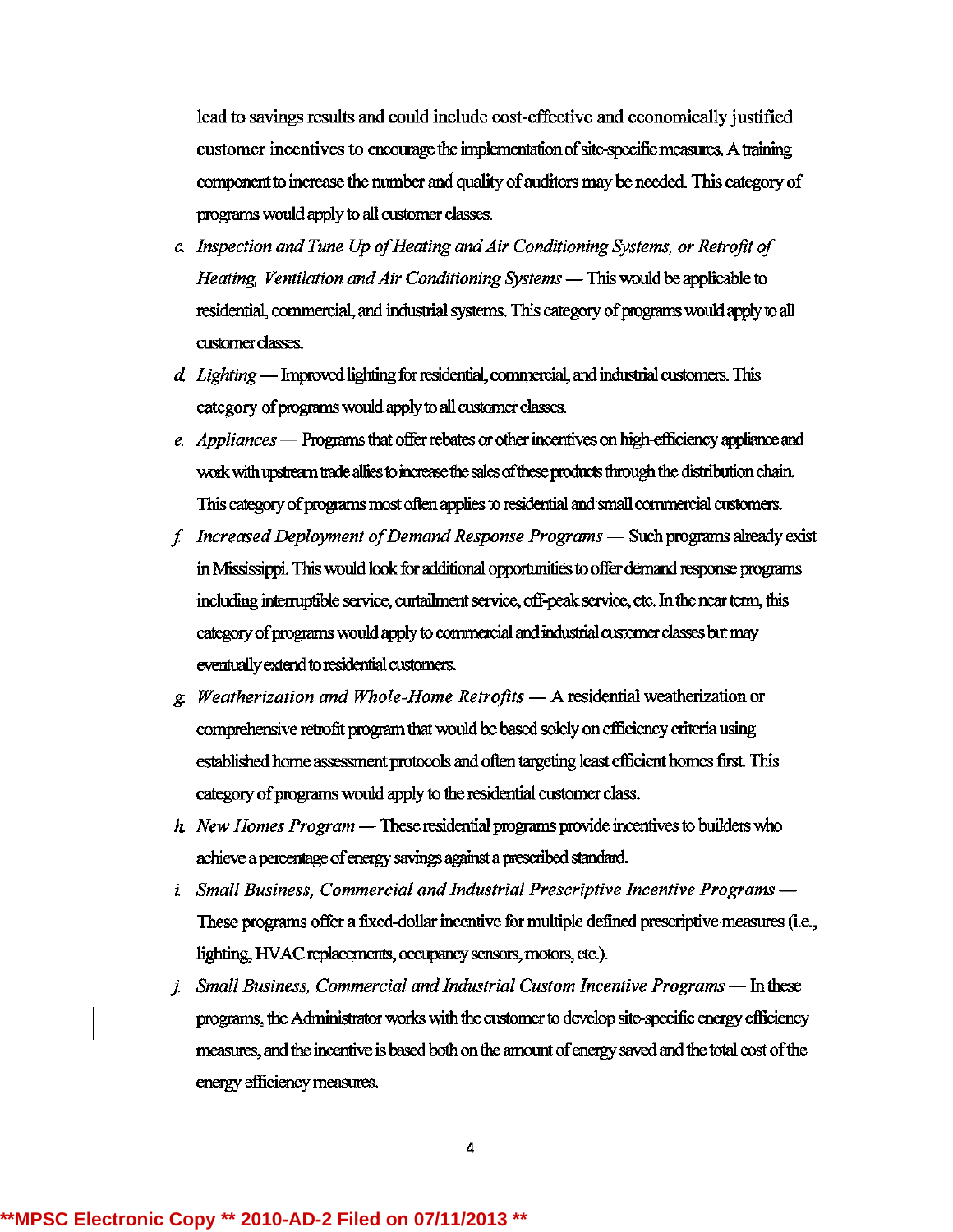k Small Business, Commercial and Industrial Retro-Commissioning  $-$  Existing buildings are comprehensively assessed and "tuned up" to optimize energy efficiency in their operations.

## 3. Quick Start Plan Portfolio Description

Each Quick Start Plan filing shall address the following portfolio elements;

- a. Demonstration that the portfolio of Quick Start programs serves all customer classes;
- b. A Quick Start budget; and
- c. Any additional supporting information the Administrator may propose.

Quick Start Plan filings may include a cost recovery proposal to be collected in an energy efficiency rider (see Section 106).

Although estimates of program costs must be included in proposals, Quick Start programs are exempt from the requirement to provide cost-effectiveness showings under the cost-benefit tests of Section 105. Estimated energy and demand savings and an EM&V program shall be included for all Quick Start programs except a statewide education program.

## 4. Quick Start Plan Individual Program Descriptions

Each program in the Quick Start Plan should include the following general information:

- a. A general description of the program and the services to be provided;
- b. The target customer population addressed by the program;
- c. The specific program objectives;
- d. The identification of the specific EM&V procedures that will be implemented to determine whether the program has achieved its stated objectives;
- e. Anticipated implementation barriers and how they will be addressed;
- f. Any proposed customer incentives;
- g. Program's timeframe if the program term is limited;
- h. A plan for addressing over-subscription to the program and avoiding disruptive stop-start funding cycles;
- i. Estimated energy and peak demand savings and the basis for these savings estimates, which may use Deemed Savings;
- j. Estimated program costs and its proportion of the Quick Start budget; and
- k. Any additional information or analyses the service provider may propose.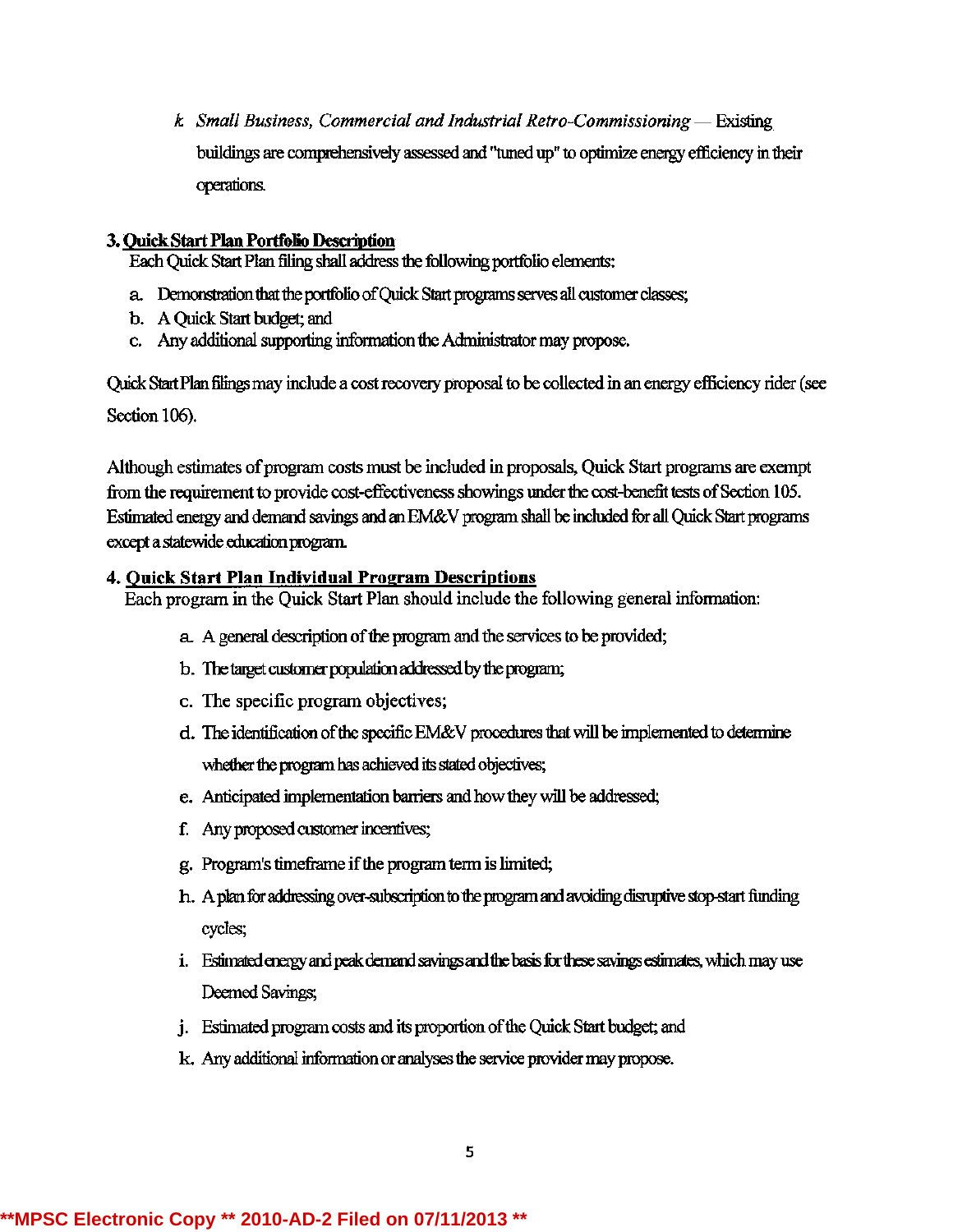# 104 Comprehensive Portfolio Plan Filing Requirements

1. Service providers shall propose general program designs, specific programs, and specific measures and may propose programs and/or measures in any combination. All programs (design, implementation, EM&V, etc.) shall be guided by Best Practices. As appropriate, Comprehensive Portfolio programs should be coordinated with and not duplicate related programs funded through other sources.

The All Comprehensive Portfolio Plans shall include energy efficiency programs that address all customer classes. Plans shall cover at least one year and may cover up to three years,

Except for pilot or trial programs, Comprehensive Portfolio budgets should be applied to programs of sufficient scale to provide meaningful energy and/or demand reductions for the applicable program time periods instead of to a larger number of smaller programs with minimal impacts. Except for pilot or trial programs, technologies supporting energy efficiency programs should be commercially available. Program cost allocations should follow cost-causation principles — there shall be no cross subsidization between customer classes.

## 2. Comprehensive Portfolio Description and Support

Program plans shall be consistent with and reflect the effects of all energy efficiency programs in the electric utilities resource plans or natural gas utilities procurement plans. Programs filed by natural gas and electric utilities shall comply with the standards and rules regarding promotional practices as set forth by Commission Order in Docket 1994-UA-115.

Each Comprehensive Portfolio Plan filing shall address the following portfolio-level elements:

- a. Demonstration that the scope of the Comprehensive Portfolio Plan serves all customer classes;
- b. A showing of providing aggregate ratepayer benefits to the majority of ratepayers;
- c. Cost-benefit analysis (see Section 105) listing total costs and benefits, including expected savings goals for the portfolio;
- d. A Comprehensive Portfolio budget; and
- e. Any additional supporting information the utility may propose.

Comprehensive Portfolio Plan filings may include a cost recovery proposal to be collected in an energy efficiency rider (see Section 106).

### 3. Comprehensive Portfolio Plan Individual Program Description Requirements

Program designs should reflect Best Practices. The proposed programs may continue to include, but are not limited to, those in Quick Start. For program implementation, a focus should be placed on local and diverse equipment and service providers to the extent these are available and competitively priced.

a. For the Comprehensive Portfolio and each program a utility shall describe, in qualitative and quantitative terms, how its proposal will further or accomplish any or all of the following objectives or benefits that are reasonably applicable to the utility's proposal.

### \*\*MPSC Electronic Copy \*\* 2010-AD-2 Filed on 07/11/2013 \*\*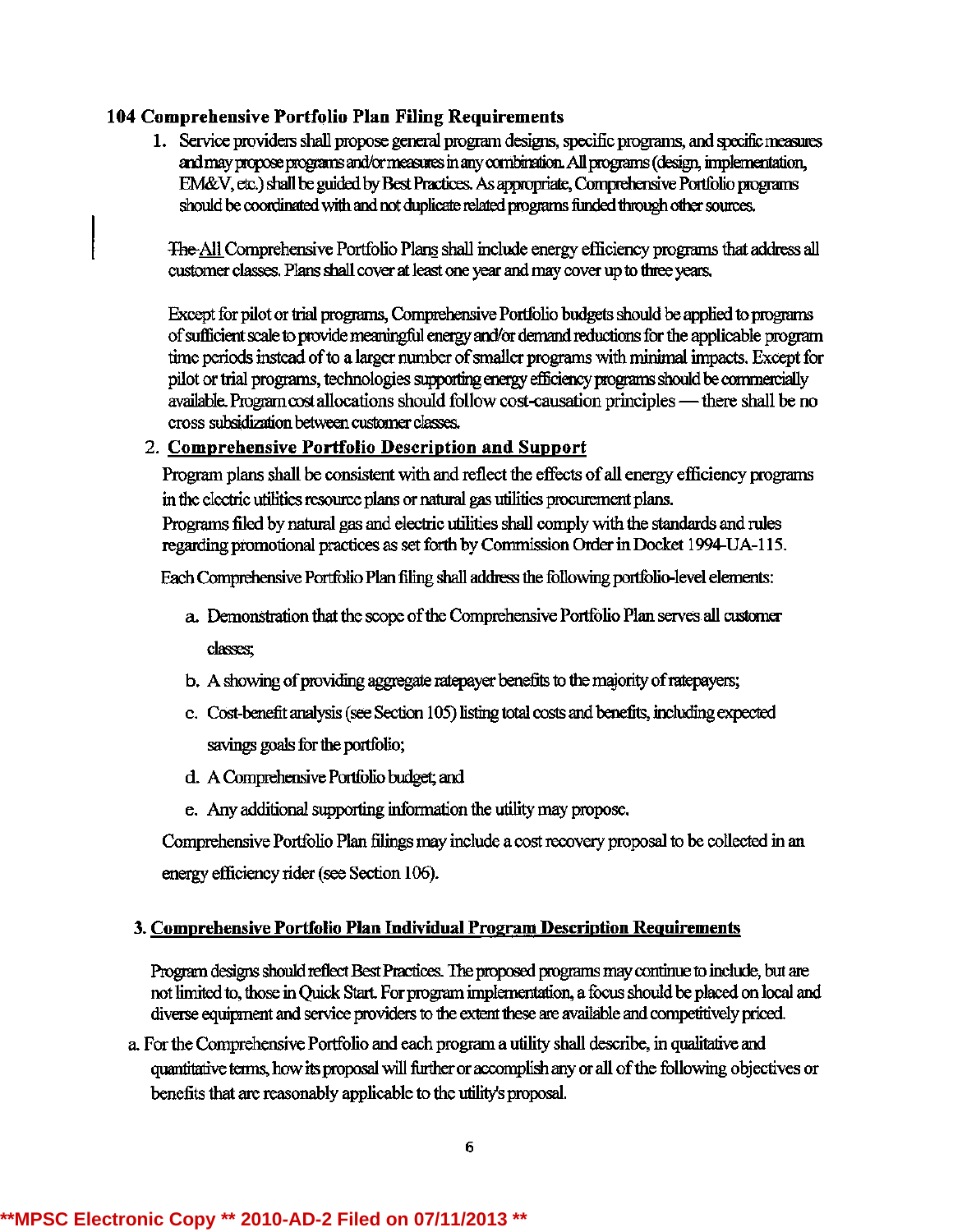- i. Energy savings directly attributable to program activities;
- ii. Long-term and permanent changes in behavior, attitudes, awareness, and knowledge about energy savings and use of energy efficient technologies in order to achieve energy savings;
- iii. Electric peak demand reduction;
- iv. Energy cost savings and cost-effectiveness;
- v. Reliability enhancements;
- vi. Energy security benefits;
- vii. Environmental benefits;
- viii. Job creation and economic development/competitiveness benefits for Mississippi;
- ix. Increases in system-wide capacity;
- x. Improvement in energy affordability for all customers; and
- xi. Efficient program implementation.

Should the utility determine that its proposal does not address one or more of the listed objectives or benefits, the utility shall briefly explain why not.

b. Each program in the Comprehensive Portfolio should include the following information:

- i. A general description of the program and the services to be provided;
- ii. The target customer population addressed by the program;
- iii. The specific program objectives;
- iv. Targets for customer participation and energy use reductions;
- $v<sub>i</sub>$ . The identification of the specific EM&V procedures that will be implemented to determine whether the program has achieved its stated objectives. The EM&V plan should appropriately balance the need to assess and improve program performance with EM&V costs. All EM&V plans should use industry accepted protocol approved by the Commission. Portfolio EM&V cost targets should be no more than five percent of total portfolio costs although EM&V costs for some individual programs may be higher;
- vi. Anticipated implementation bathers and how they will be addressed;
- vii. Any proposed customer incentives;
- viii. Program's timeframe if the program term is limited;
- ix. A plan for addressing over-subscription to the program and avoiding disruptive stop-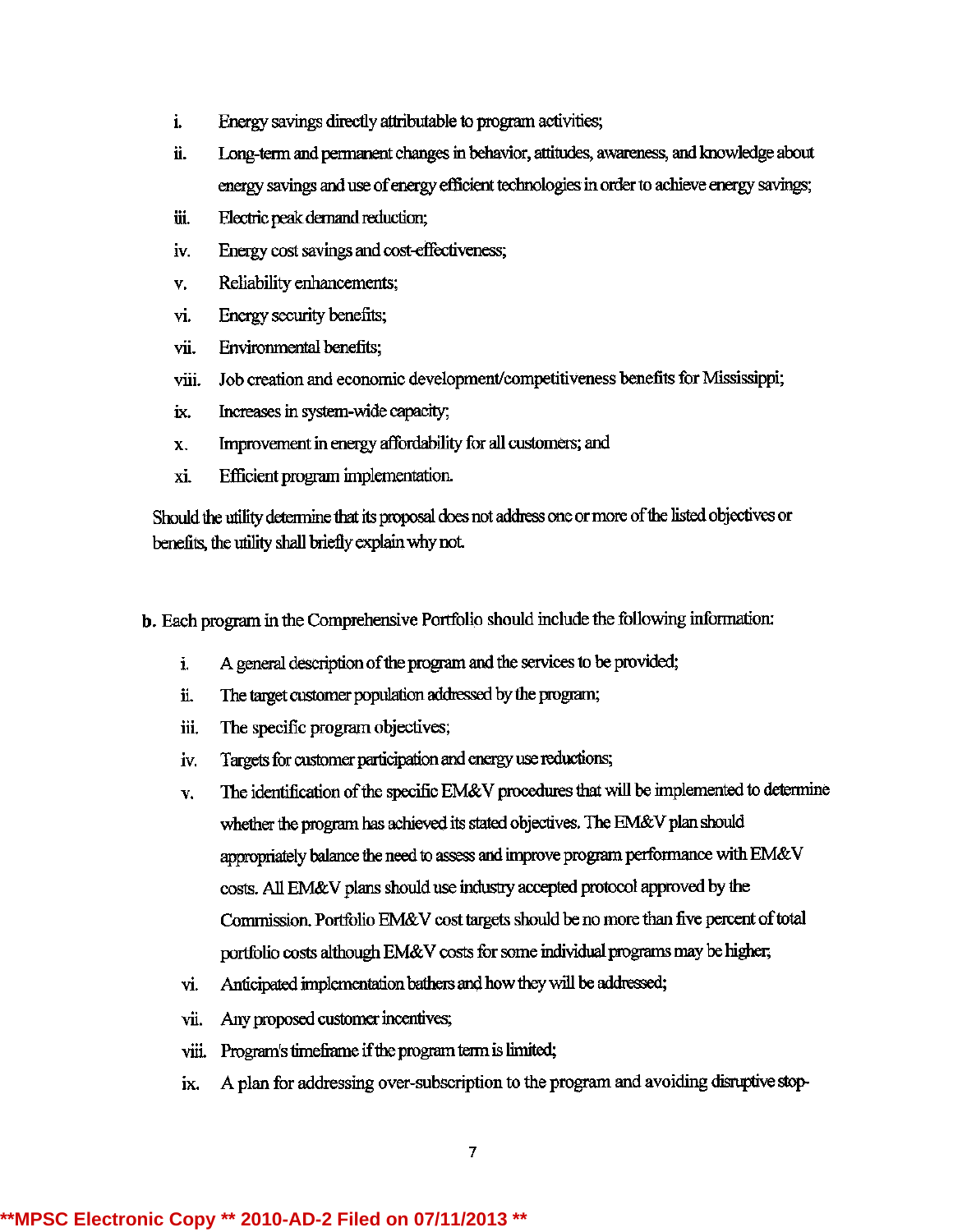start funding cycles;

- x. The prescribed cost-benefit analyses (see Section 105);
- xi. Eslimaledenergyand peakdemandsavingsandthe basisforthesesavingsestimate, which may include Deemed Savings if approved by the Commission;
- xii. Any additional information or analyses the service provider may propose.

# 4. Uniformity of Programs

Programs addressing both electric and gas customers in the same service territory shall be coordinated to the extent reasonable.

## a. Customer Incentives

Programs may include financial and other incentives to encourage customers to make energy efficient investments if the incentives are cost justified and are a component of a program that can provide aggregate ratepayer benefits to the majority of utility customers.

Incentives may include information, technical assistance, leasing programs, product giveaways and direct financial inducernents. Financial inducernents may include but are not limited to rebates, discounted products and services, and low-rate financing.

All customer incentives shall be considered in the cost-benefit testing of programs. Costs of customer incentives shall be considered a direct program cost.

Incentives shall not be any higher than necessary to overcome the customer barriers to invest in the measure and should be reduced or eliminated as the measure becomes more of a standard practice.

b. Statewide Programs The Commission, after notice and hearing, may direct utilities to offer uniform statewide energy efficiency and conservation programs if it determines such standardization is the most cost-effective result and in the public interest. Utilities may request approval to offer statewide or region-wide programs for which public messages, commercial terms and conditions, and customer reception are best served by such an approach.

c. Pilot Programs - TheCommissionmay approve pilot energyefficiencyprograms. A pilot program design is distinct from Quick Start and other program designs in that it shall include explicit questions that the pilot will address, explicit EM&V designed to address pilot questions, estimates of program costs and savings, and a provisional cost-benefit evaluation. Pilot Programs shall be of limited duration until reassessment after a predetermined period. Pilot programs shall have characteristics fromamong the following:

i. Addressinga new end use, and

ii. Applying a new technology or a new delivery method.

All programs which are not classified as a pilot nor Quick Start program must comply with all plan filing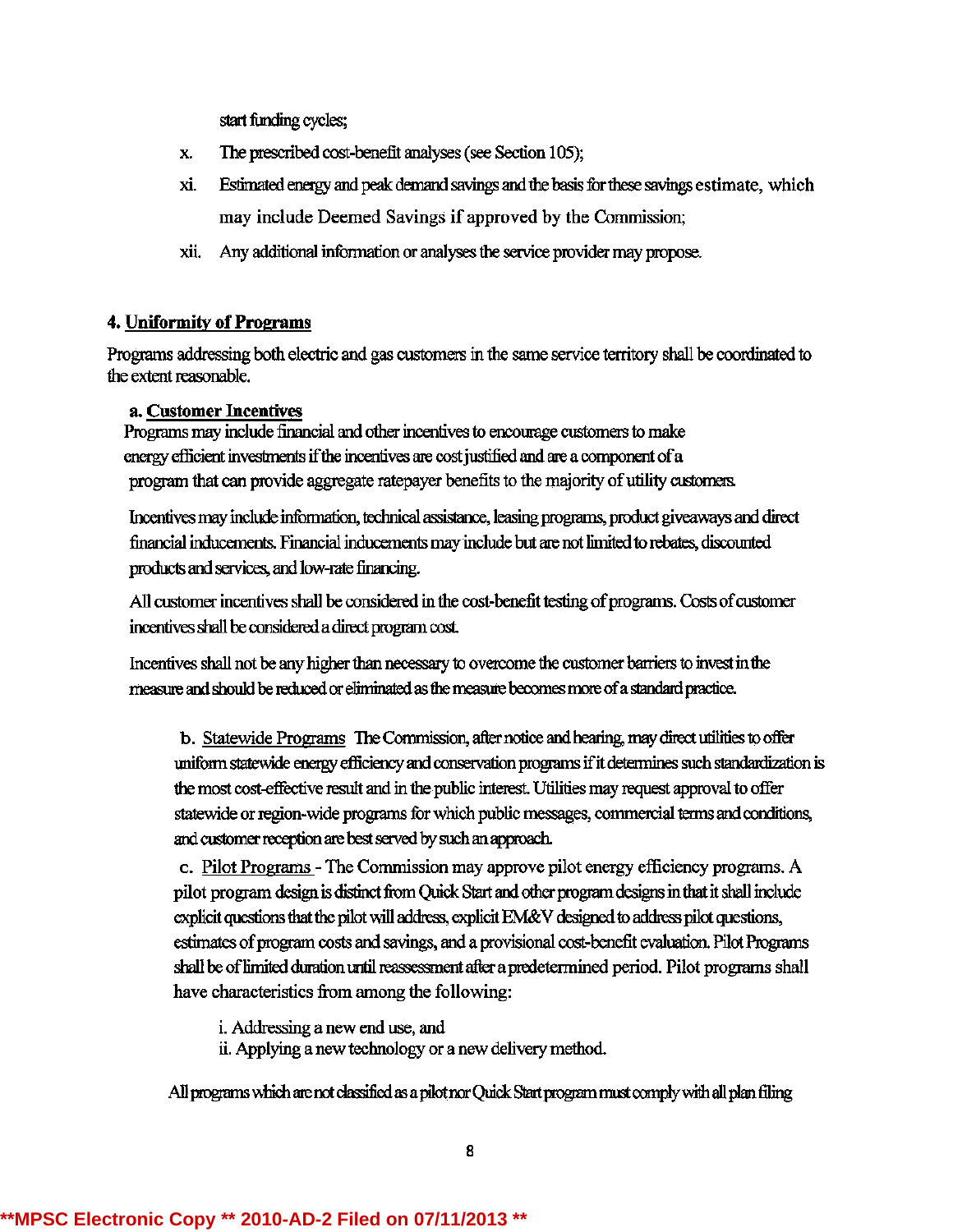requirements of this Section 104.

All costs for Pilot, Quick Start, and other programs shall be considered eligible for cost recovery.

### 105 Cost-Benefit Tests

Cost-benefit assessments for all energy efficiency programs shall be evaluated using the Total Resource Cost (TRC), the Program Administrator Cost (PAC) (also known as the Utility Cost Test (UCT)), the Participant (PCT), and the Rate Impact Measure (RIM) tests as defined in the California Standard Practices Manual: Economic Analysis of Demand Side Programs and Projects, July, 2002, ("Manual") and submitted to the Commission. The inputs for these tests shall be based as much as practicable on data local to Mississippi. The costs of program design; implementation; delivery; customer incentives; customer education and marketing; measurement of benefits; and administration are recognized parts of energy efficiency program costs that should be included in cost-benefit calculations. Cost-benefit results shall be presented for both an individual program and portfolio basis, but no one test shall be used to deem a program or portfolio as lacking cost-effectiveness.

A utility shall use an evaluation period of either ten years (a natural gas utility may use an evaluation period of fifteen years) or the actual lives for each measure in a program to evaluate a program or portfolio.

Utilities may submit additional economic analyses information in support of a proposed program or portfolio.

Results of the tests shall be presented consistent with the descriptions shown in Table 1 or by other means approved by the Commission.

| Discounted payback (years)<br>Benefit-cost ratio ("BCR")<br>Net present value (average participant)                                                                                      |
|------------------------------------------------------------------------------------------------------------------------------------------------------------------------------------------|
|                                                                                                                                                                                          |
| Lifecycle revenue impact per unit<br>Annual revenue impact<br>(by year, per kWh, kW, thenn, or customer)<br>First-year revenue impact<br>(per kWh, kW, therm, or customer)<br><b>BCR</b> |
|                                                                                                                                                                                          |

# **TABLE 1- Cost-Benefit Tests** with Primary and Secondary Means of Expressing Test Results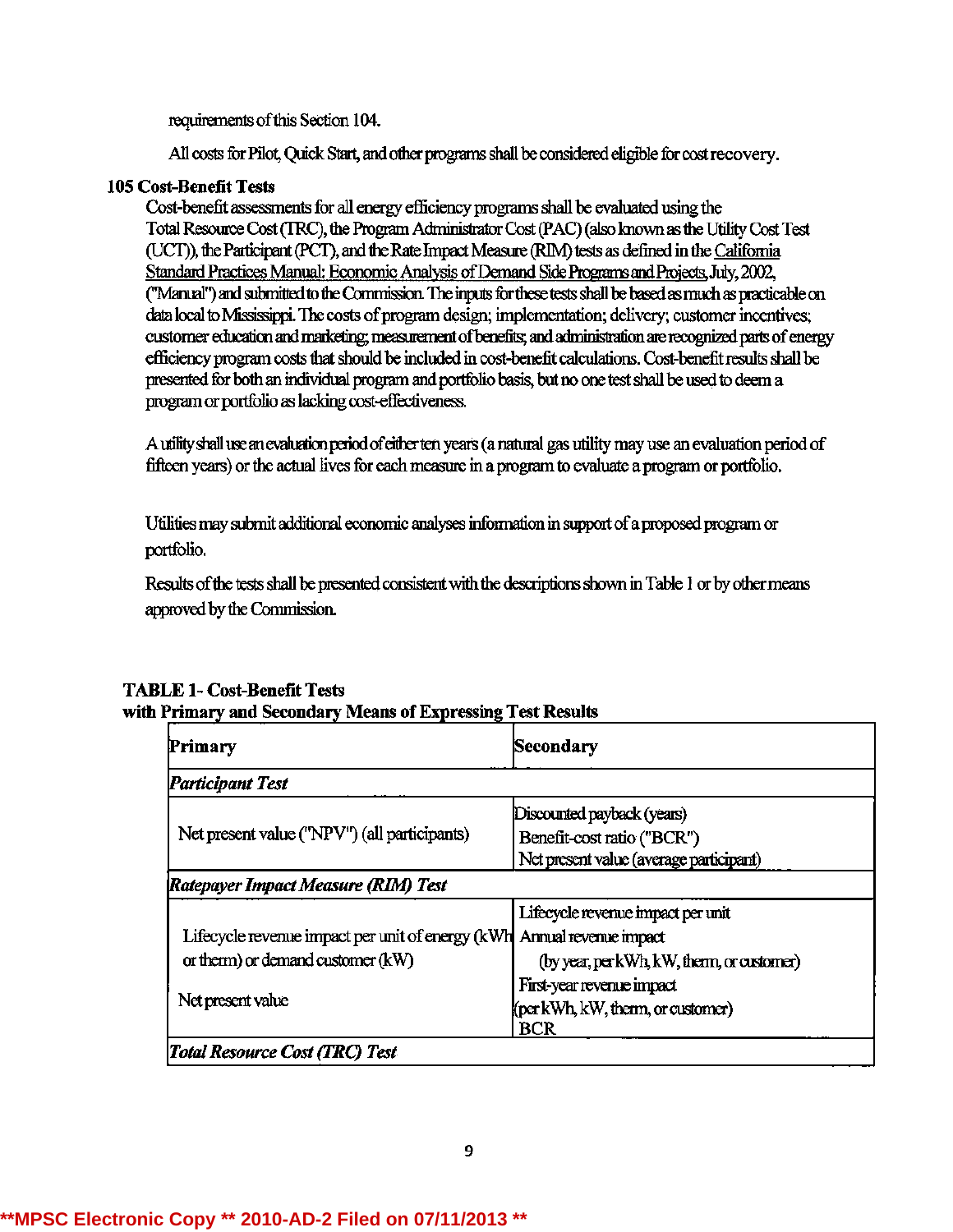| Net present value                    | <b>BCR</b><br>Levelized cost<br>(cents or dollars per unit of energy or demand) |  |  |
|--------------------------------------|---------------------------------------------------------------------------------|--|--|
| Program Administrator Cost (PAQ Test |                                                                                 |  |  |
|                                      | <b>BCR</b>                                                                      |  |  |
| Net present value                    | Levelized cost                                                                  |  |  |
|                                      | (cents or dollars per unit of energy or demand)                                 |  |  |

The Commission will rely on the formulas in the Manual and will assess the cost-benefit test results in the public interests.

## **106 Cost Recovery**

For the purposes of this Section, "energy efficiency program costs" shall be defined as the incremental program costs that are not already included in the then-current utility rates and the lost contribution to fixed cost ("LCFC") associated with approved energy efficiency programs. "Incremental program cost" includes, among other things, all incremental costs associated with incentives and rebates, marketing and delivery, EM&V, and program administration.

Cost recovery shall include full and timely recovery of incremental program costs and LCFC. The Commission may decide to limit the time period during which utilities may recover LCFC.

To address disincentives for energy efficiency investments, the utilities may propose an approach to earn a return on energy efficiency investments though a shared savings or other performance based incentive mechanism to make these investments more like other investments on which utilities earn a return. Prior to the Comprehensive Portfolio Plan filing deadlines, the Commission intends to establish specific numerical energy savings targets expressed as percentages of energy sales based on the experience of Quick Start and other relevant information.

A utility may request energy efficiency cost recovery through a separate rider. A utility may request that energy efficiency program costs from approved program budgets be included in the rider. A utility may request that cost recovery begin when the energy efficiency program is implemented and offered to customers. Utilities may also propose a mechanism to adjust budgets to deal with oversubscriptions and to avoid stop-start funding.

If a utility is recovering energy efficiency program costs through a rider, the utility shall file, contemporaneous with the Annual Report under Section 107, a re-determined Energy Efficiency Cost Rate ("EECR"). In support of this re-determined rate, the utility shall file a schedule of actual program costs for the reporting period, actual amounts collected under the rider for the reporting period, actual and projected lost contributions to fixed costs and approved program budgets for the current calendar year. In addition, if the utility seeks Commission approval to earn a return on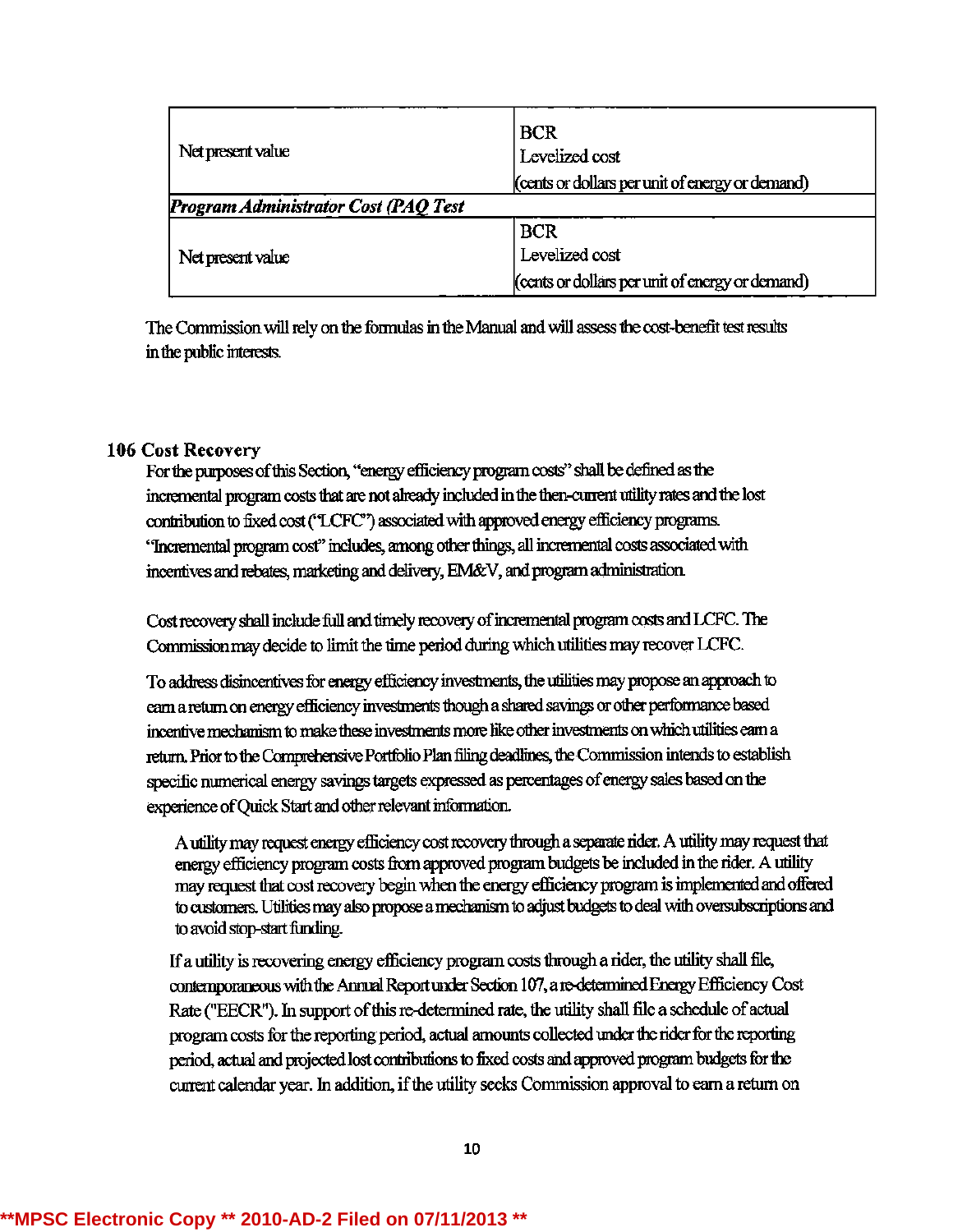energy efficiency investments and the utility seeks to recover these costs through the EECR, then the utility shall incorporate these costs into its filing. Any return on investment calculation shall be based on the reporting year. The EECR shall be adjusted to reflect a reconciliation of any over- or under-recovery for the prior year and the approved budget for the current Program Year.

## **107 Annual Reporting Requirements**

By May 1 annually, each electric and gas utility shall file an Annual Report addressing the performance of all approved energy efficiency programs. The report shall present:

- 1. The results of the prescribed EM&V measures for the Portfolio and each program;
- 2. A measure of each program's savings;
- 3. The amounts spent on each energy efficiency program and the total amounts spent on all programs; and
- 4. Any recommendations for expansion, reduction, alteration, addition, or elimination of any programs with justifications for the recommendations.

## 108 Records

All energy efficiency programs and measures are subject to inspection by the Commission.

All records of energy efficiency programs shall be maintained in sufficient detail to permit a thorough audit and evaluation of all program costs and program performance. This Section 108 does not limit the existing authority of the Mississippi Public Service Commission.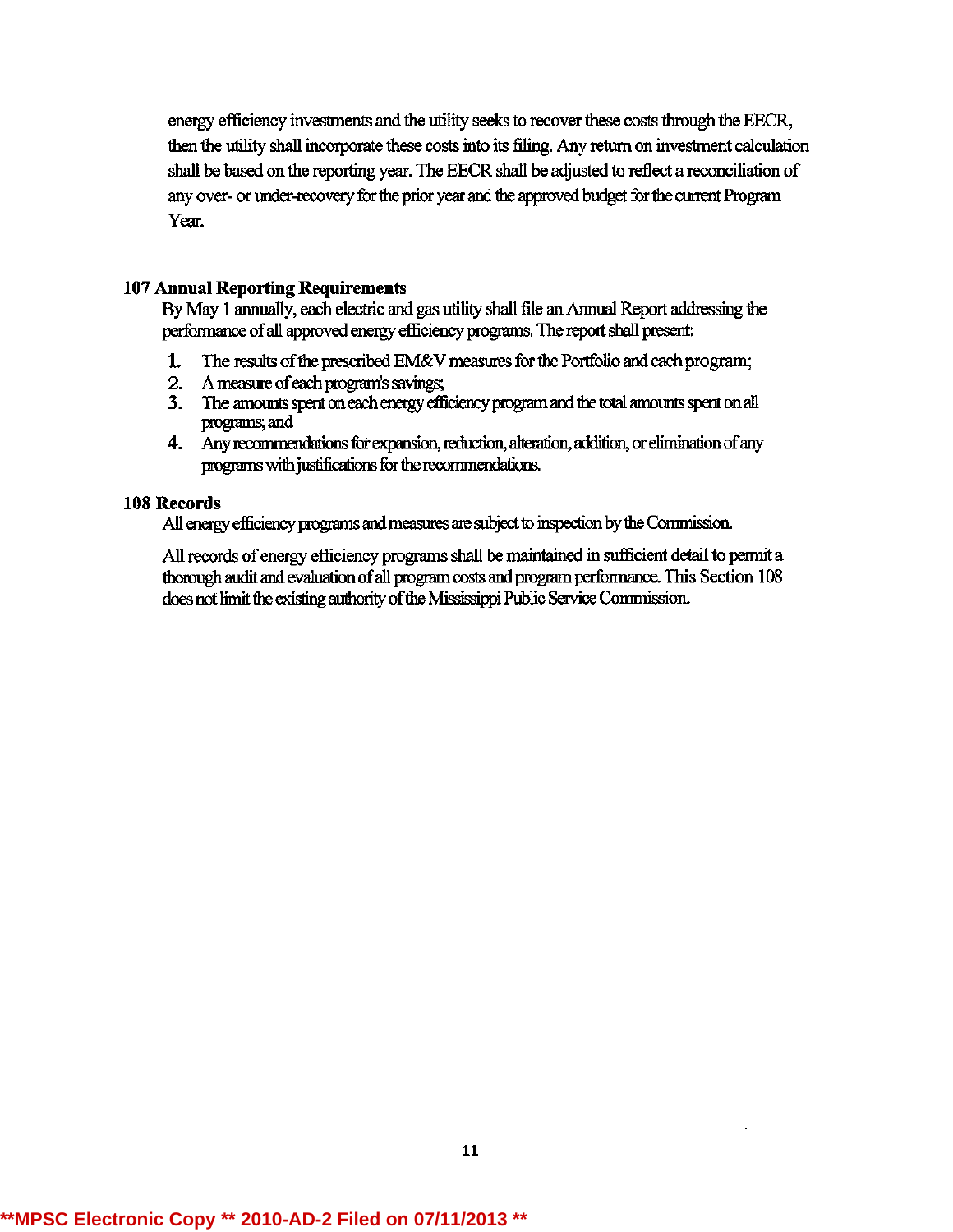#### **Chapter 29 CONSERVATION AND ENERGY EFFICIENCY PROGRAMS**

#### Rule 29

#### 100 Purpose

The Commission has developed these rules to implement energy efficiency programs and standards in Mississippi. The rules apply both to electric and natural gas service providers subject to the jurisdiction of the Mississippi Public Service Commission. The rules define "Quick Start" to encourage the early implementation of energy efficiency programs and to provide experience on which Mississippi's service providers and the Commission can build Comprehensive Portfolios-hong-term energy efficiency programs. The rules also define the elements of Comprehensive Portfolios.

#### **101 Definitions**

- 1. Administrator The entity, which may be the service provider, responsible for creating and managing an energy efficiency program or portfolio.
- 2. Best Practice An approach that experience indicates is more effective at delivering a particular outcome (e.g., program design, implementation efficiency, cost effectiveness, EM&V) than other approaches. For the purpose of this rule, Best Practices are energy efficiency programs, measures, EM&V, and deemed savings successfully implemented in other jurisdictions and adapted for any economic, social, or demographic characteristics unique to Mississippi. Best Practices are identified by the National Action Plan for Energy Efficiency (NAPEE), by similar national organizations, and by utilities with significant long-term energy efficiency experience.
- 3. Comprehensive Portfolio A collection of energy efficiency programs that, when taken together, provide appropriate organizational resources including financial, technical, outreach, marketing, service provider infrastructure, training, and education support sufficient to achieve widespread implementation of all types of significant cost-effective energy-efficiency improvements in all categories of retail customers.
- 4. Cost-effective A standard used to describe a net-beneficial result for programs to be implemented, determined through a process that includes a review of relevant cost-benefit tests. A Costeffective program would be one that can provide aggregate ratepayer benefits for a majority of utility customers.
- 5. Deemed Savings Pro-determined, validated estimates of energy and/or demand savings attributable to particular energy efficiency measures, based upon engineering calculations, baseline studies, reasonable assumptions and/or experience. Deemed savings values must be revised periodically to reflect new technologies; new federal; state or local policies and codes; and additional experience.
- 6. Energy Efficiency Reducing energy inputtive rate at which energy is used by to equipment and/or processes while maintaining or improving the customer's existing level of comfort and end-use functionality. Reduction in energy inputSuch reductions may be achieved by substituting more advanced technology or by reorganizing the process to reduce waste heat, reduce waste cooling, or improve the thermal properties of a building, eEnergy efficiency also includes the reduction of energy through behavior-based programs that may reduce capacity but have little to no associated energy savings such as load control and dynamic pricing (time-of-use, critical peak pricing, peak times rebaes, etc.), typically known as -- Ddemand response, is a form of energy efficiency.
- 7. Energy Efficiency Savings --- Energy (kWh, therms) and/or capacity (kW) savings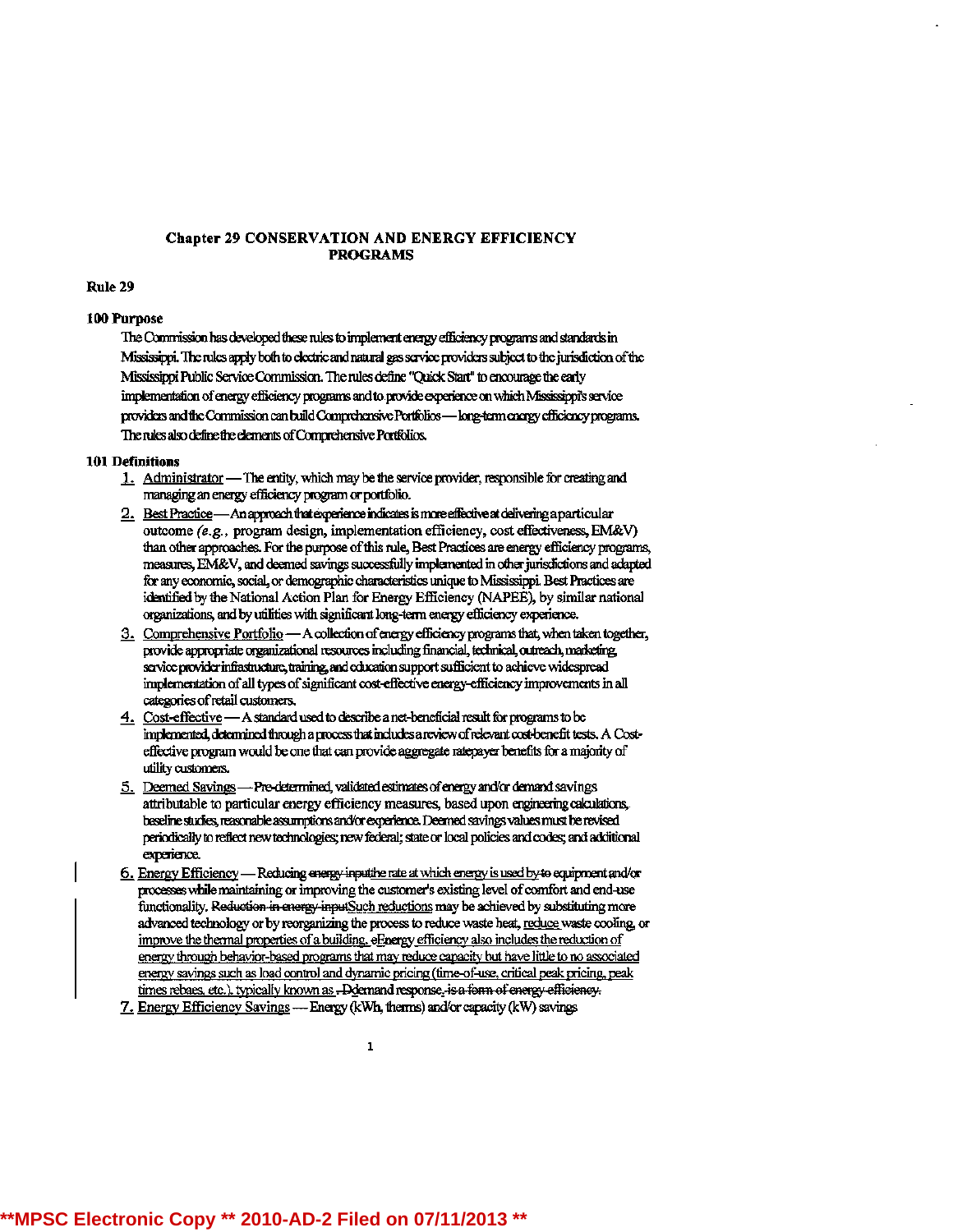determined by comparing measured energy use before and after implementation of an energy efficiency measure or by reference to a set of Deemed Savings approved by the Commission.

- 8. Evaluation, Measurement, and Verification (EM&V) Studies and activities performed to determine the actual estimate savings and other effects from energy efficiency programs and measures.
- 9. Measure --- The equipment, materials and/or practices that, when put into use at a customer site, result in a measurable and verifiable reduction in either purchased energy consumption; measured energy or peak demand; or both.
- 10. Portfolio The entire group of programs offered by an Administrator.
- 11. Program A particular energy efficiency service or set of services directed to a particular population.
- 12. Program Year The year in which programs are administered and delivered. For the purposes of planning and reporting, a Program Year shall be considered a calendar year, January 1 through December 31.
- 13. Quick Start A portfolio of energy efficiency programs selected from programs that have been widely implemented in other jurisdictions and can provide aggregate ratepayer benefits to a majority of utility customers. These programs can be implemented more quickly in Mississippi because they are already well-defined, have well-established track records, and require fewer showings to the Commission.

#### 102 Administration and Implementation of Energy Efficiency Programs

- 1. Filing for Commission Approvals
	- a. Ouick Start Plans Each electric and natural gas utility serving more the than 25,000 customers (meters) and subject to the jurisdiction of the Commission shall file with the Commission for its approval a Quick Start Plan for energy efficiency programs for its service territory. These Plans serving 25,000 customers (meters) or fewer are exempt from filing Quick Start Plans.
	- b. Comprehensive Portfolio Plans By the No-later of then 36 months from the date of the Commission's order approving its Quick Start Plan or nine (9) months following the Commission's approval of the specific numerical energy savings targets for programs in Comprehensive Portfolio Plans, each electric and gas utility shall file a Comprehensive Portfolio Plan of energy efficiency programs. Utilities serving 25,000 or fewer customers (meters) are not exempt from this filing and shall submit descriptions of energy efficiency programs that are economically feasible to implement for their organization's size.
	- c. Approval A program, portfolio, or plan filed under these rules shall not be implemented until a Commission order is issued expressly approving the program, portfolio, or plan. The Commission shall establish a procedural schedule for the review of each program, portfolio, or plan filing.
- 2. Waivers

Exemptions from these rules may be granted by the Commission in accordance with the Commission's Rules of Practice and Procedure. Nothing in these rules shall preclude the Commission from modifying these rules on its own initiative or in response to a party's motion and after notice and hearing.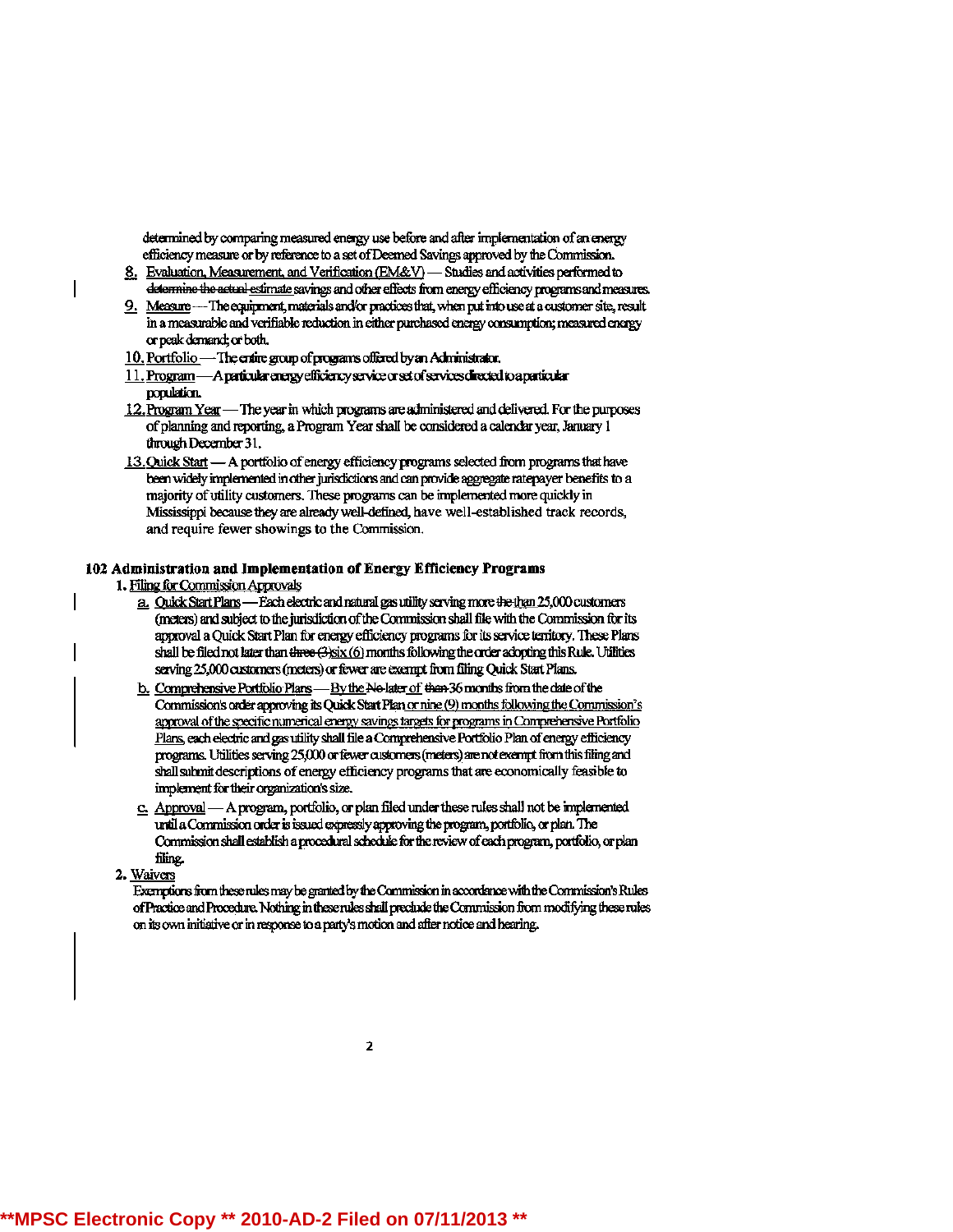#### 103 Quick Start Plan Filing Requirements

1. Service providers shall propose general program designs, specific programs, and specific measures and may propose programs and/or measures in any combination. The objective of Quick Start shall be: a) the development of increased utility program capabilities and infrastructure; b) the expansion of energy efficiency expertise throughout Mississippi; c) the identification of locally successful (and unsuccessful) energy efficiency program delivery strategies; and d) the initial delivery of energy savings benefits to a sizable cross section of utility customers.

Quick Start Plans shall include energy efficiency programs designed to cover the partial year remaining from the date of the Commission's order approving the Plan plus two successive full Program Years. Quick Start Plans may also include additional programs to be implemented in the first and/or second full Program Year. Quick Start Plans shall include energy efficiency programs that address all customer classes.

#### 2. Energy Efficiency Programs in Quick Start

Energy efficiency programs should be capable of being implemented within four monthssix (6) months of Plan approval.

All Quick Start programs shall be based on technologies that are commercially available. As appropriate, Quick Start programs shall be coordinated with and not duplicate related programs funded through other sources.

Programs filed by natural gas and electric utilities shall comply with the standards and rules regarding promotional practices as set forth by Commission Order in Docket 1994-UA-115.

Ouick Start budgets shall be applied targeted to programs of sufficient scaleprograms that have been demonstrated to provide-meaningful energy and/or demand reductions for the applicable program time periods rather than to a larger number of smaller programs with minimal impacts.

Utilities shall file energy efficiency programs developing individual programs, but are not limited to, from the following general list of categories:

- a Customer Education -- This would include the education of customers on energy efficiency and conservation. It should, to the greatest extent possible, be a consistent statewide group of messages. It should include education of builders and equipment installers. The messages should encourage the efficient use of electricity and gas. The messages should increase awareness of opportunities to use electricity and natural gas more efficiently. This category of programs would apply to all customer classes.
- b. Energy Audits and Evaluations Leading to Savings This would include home and commercial energy audits and audits of commercial and industrial processes and equipment. The audits and evaluations would produce recommendations for opportunities to implement sitespecific efficiency and conservation measures. Programs would be designed for audits to

3

Formatted: Line spacing: 1.5 lines, Tab stops: Not at 0.2"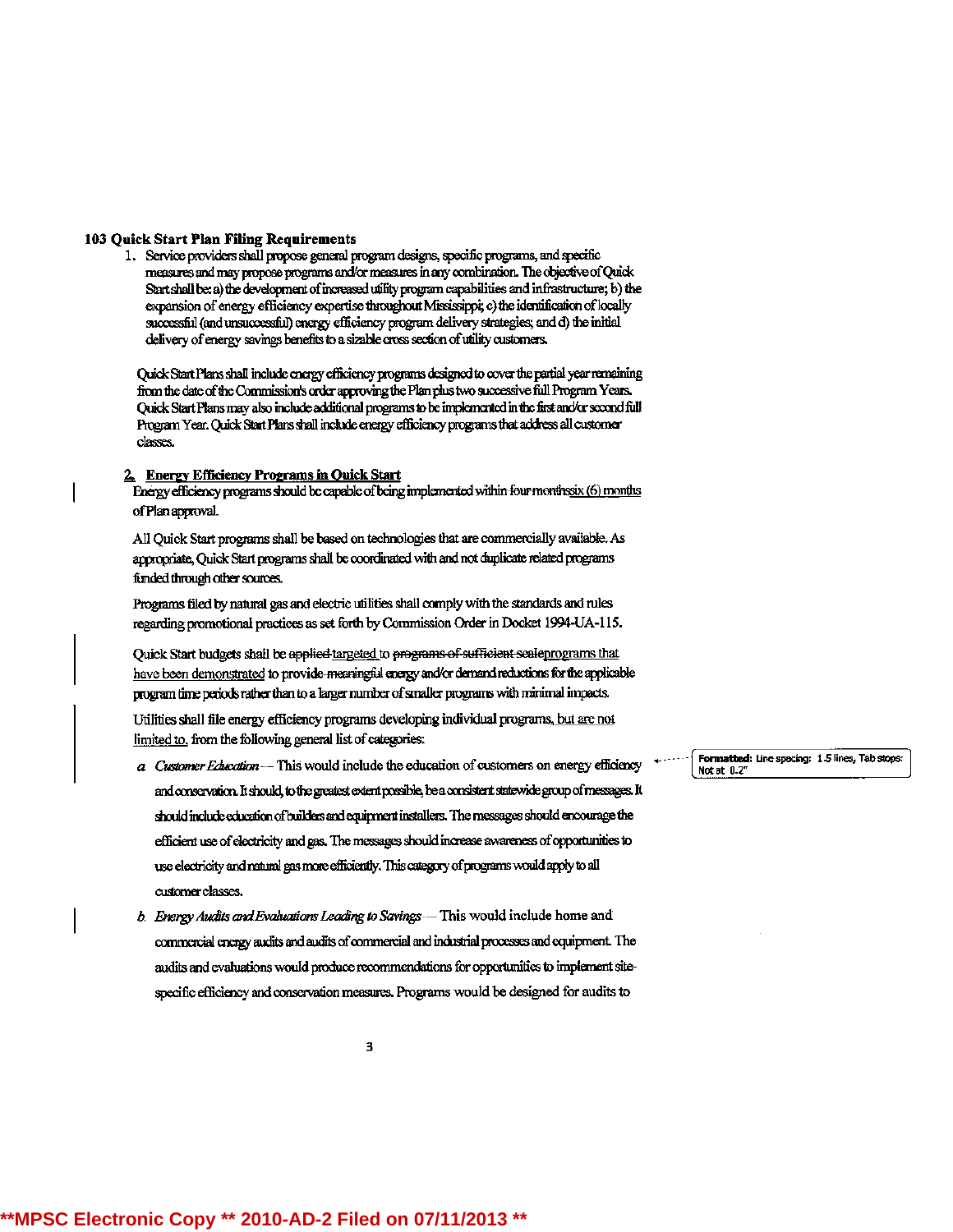lead to savings results and could include cost-effective and economically justified customer incentives to encourage the implementation of site-specific measures. A training component to increase the number and quality of auditors may be needed. This category of programs would apply to all customer classes.

- c. Inspection and Tune Up of Heating and Air Conditioning Systems, or Retrofit of Heating, Ventilation and Air Conditioning Systems - This would be applicable to residential, commercial, and industrial systems. This category of programs would apply to all customer classes.
- d Lighting Improved lighting for residential, commercial, and industrial customers. This category of programs would apply to all customer classes.
- e. Appliances Programs that offer rebates or other incentives on high-efficiency appliance and work with upstream trade allies to increase the sales of these products through the distribution chain. This category of programs most often applies to residential and small commercial customers.
- f. Increased Deployment of Demand Response Programs Such programs already exist in Mississippi. This would look for additional opportunities to offer demand response programs including interruptible service, curtailment service, off-peak service, etc. In the near term, this category of programs would apply to commercial and industrial customer classes but may eventually extend to residential customers.
- g. Weatherization and Whole-Home Retrofits  $-$  A residential weatherization or comprehensive retrofit program that would be based solely on efficiency criteria using established home assessment protocols and often targeting least efficient homes first. This category of programs would apply to the residential customer class.
- $h$  New Homes Program These residential programs provide incentives to builders who achieve a percentage of energy savings against a prescribed standard.
- *i.* Commercial and Industrial Prescriptive Incentive Programs These programs offer a fixed-dollar incentive for multiple defined prescriptive measures (i.e., lighting, HVAC replacements, occupancy sensors, motors, etc.).
- *i.* Commercial and Industrial Custom Incentive Programs --- In these programs, the Administrator works with the customer to develop site-specific energy efficiency measures, and the incentive is based both on the amount of energy saved the total cost of the energy efficiency measures.

4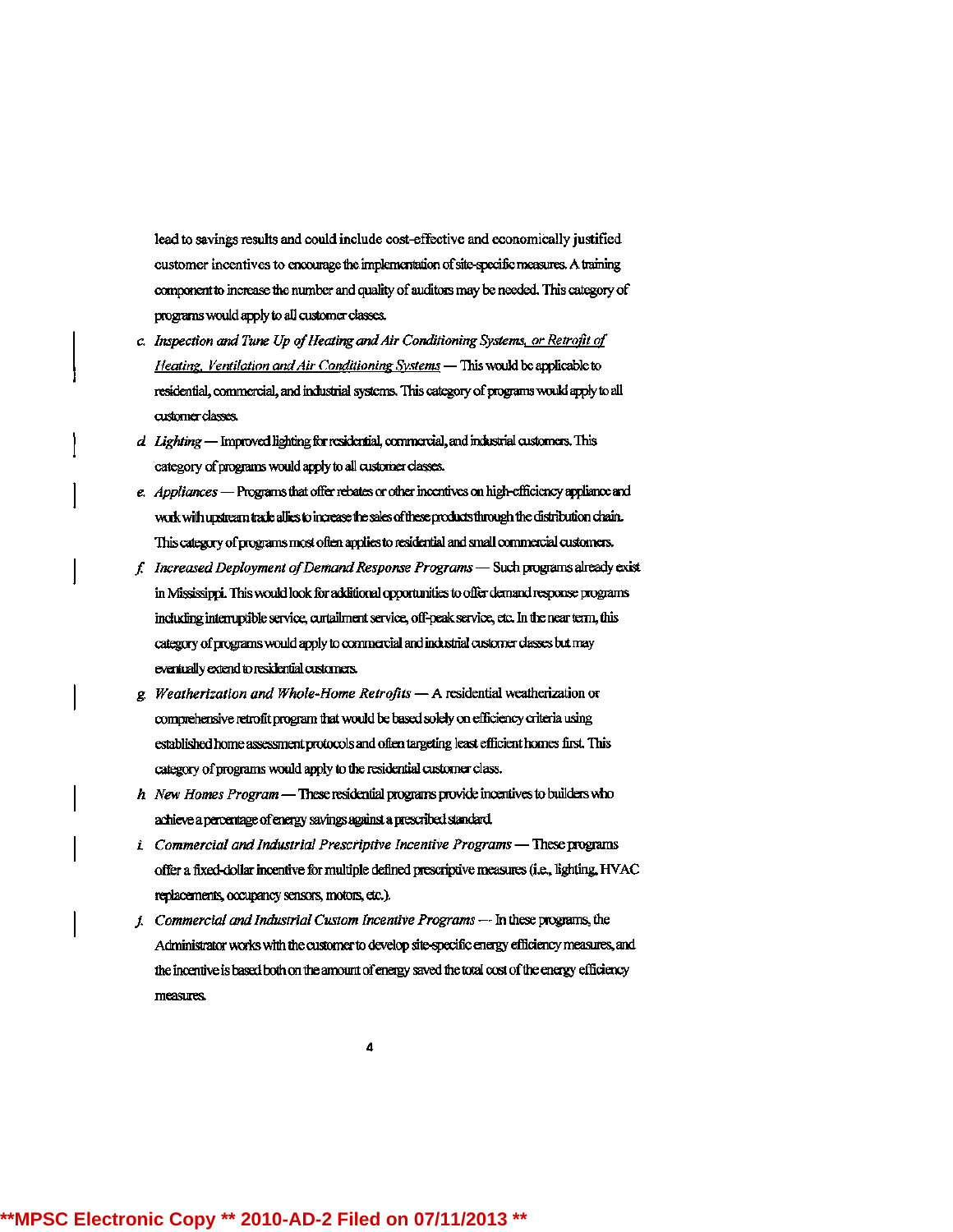$k$  Commercial and Industrial Retro-Commissioning  $-$  Existing buildings and

comprehensively assessed and "tuned up" to optimize energy efficiency in their operations.

#### 3. Quick Start Plan Portfolio Description

Each Quick Start Plan filing shall address the following portfolio elements:

- a. Demonstration that the portfolio of Quick Start programs serves all customer classes;
- b. A Quick Start budget and cost recovery proposal to be collected in an energy efficiency rider (see Section 106); and
- c. Any additional supporting information the Administrator may propose.

Quick Start Plan filings may include a cost recovery proposal to be collected in an energy efficiency rider (see Section 106).

Although estimates of program costs must be included in proposals, Quick Start programs are exempt from the requirement to provide cost-effectiveness showings under the cost-benefit tests of Section 105. Estimated energy and demand savings and an EM&V program shall be included for all Quick Start programs except a statewide education program.

#### 4. Quick Start Plan Individual Program Descriptions

Each program in the Quick Start Plan should include the following general information:

- a. A general description of the program and the services to be provided;
- b. The target customer population addressed by the program;
- c. The specific program objectives;
- d. The identification of the specific EM&V procedures that will be implemented to determine whether the program has achieved its stated objectives;
- e. Anticipated implementation barriers and how they will be addressed;
- f. Any proposed customer incentives;
- g. Program's timeframe if the program term is limited;
- h. A plan for addressing over-subscription to the program and avoiding disruptive stop-start funding cycles;
- i. Estimated energy and peak demand savings and the basis for these savings estimates, which may use Deemed Savings;
- j. Estimated program costs and its proportion of the Quick Start budget; and
- k. Any additional information or analyses the service provider may propose.

| Not at 0.2" |  |
|-------------|--|

```
Formatted: Indent: First line: 0", Line
spacing: 1.5 lines, Tab stops: Not at 0.2"
```
Formatted: Indent: Left: 0"

| ">>>> Formatted: Line spacing: 1.5 lines, Tab stops: |  |
|------------------------------------------------------|--|
| Notat 0.2"                                           |  |

5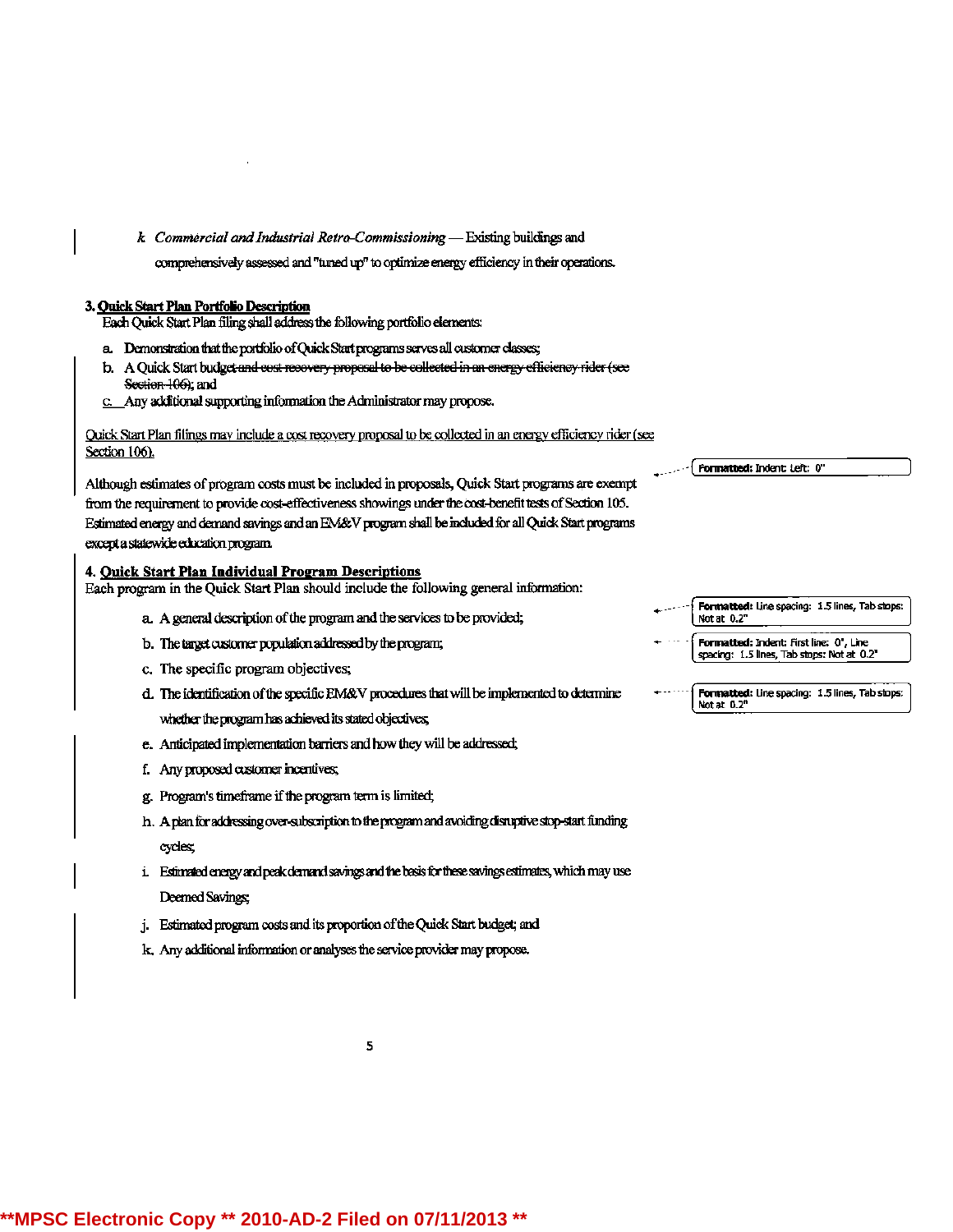#### 104 Comprehensive Portfolio Plan Filing Requirements

1. Service providers shall propose general program designs, specific programs, and specific measures and may propose programs and/or measures in any combination. All programs (design, implementation, EM&V, etc.) shall be guided by Best Practices. As appropriate, Comprehensive Portfolio programs should be coordinated with and not duplicate related programs funded through other sources.

The All Comprehensive Portfolio Plans shall include energy efficiency programs that address all customer classes. Plans shall cover at least one year and may cover up to three years.

Except for pilot or trial programs, Comprehensive Portfolio budgets should be applied to programs of sufficient scale to provide meaningful energy and/or demand reductions for the applicable program time periods instead of to a larger number of smaller programs with minimal impacts. Except for pilot or trial programs, technologies supporting energy efficiency programs should be commercially available. Program cost allocations should follow cost-causation principles -- there shall be no cross subsidization between customer classes.

#### 2. Comprehensive Portfolio Description and Support

Program plans shall be consist with and reflect the effects of all energy efficiency programs in the electric utilities resource plans or natural gas utilities procurement plans. Programs filed by natural gas and electric utilities shall comply with the standards and rules regarding promotional practices as set forth by Commission Order in Docket 1994-UA-115.

Each Comprehensive Portfolio Plan filing shall address the following portfolio-level elements:

- a. Demonstration that the scope of the Comprehensive Portfolio Plan serves all customer classes;
- b. A showing of providing aggregate ratepayer benefits to the majority of ratepayers;
- c. Cost-benefit analysis (see Section 105) listing total costs and benefits, including expected savings goals for the portfolio:
- d. A Comprehensive Portfolio budget and cost recovery proposal to be collected in an energy efficiency

rider (see Section 106); and

e. Any additional supporting information the utility may propose.

Comprehensive Portfolio Plan filings may include a cost recovery proposal to be collected in an energy efficiency rider (see Section 106).

#### 3. Comprehensive Portfolio Plan Individual Program Description Requirements

Program designs should reflect Best Practices. The proposed programs may continue to include, but are not limited to, those in Quick Start. For program implementation, a focus should be placed on local and diverse equipment and service providers to the extent these are available and competitively priced.

a. For the Comprehensive Portfolio and each program a utility shall describe, in qualitative and quantitative terms, how its proposal will further or accomplish any or all of the following objectives or benefits that are reasonably applicable to the utility's proposal. Should the utility determine that its

Formatted: Indent: Left: 0.35", Tab stops: Not at 0.25'

Formatted: Line spacing: 1.5 lines, Tab stops: Not at 0.2"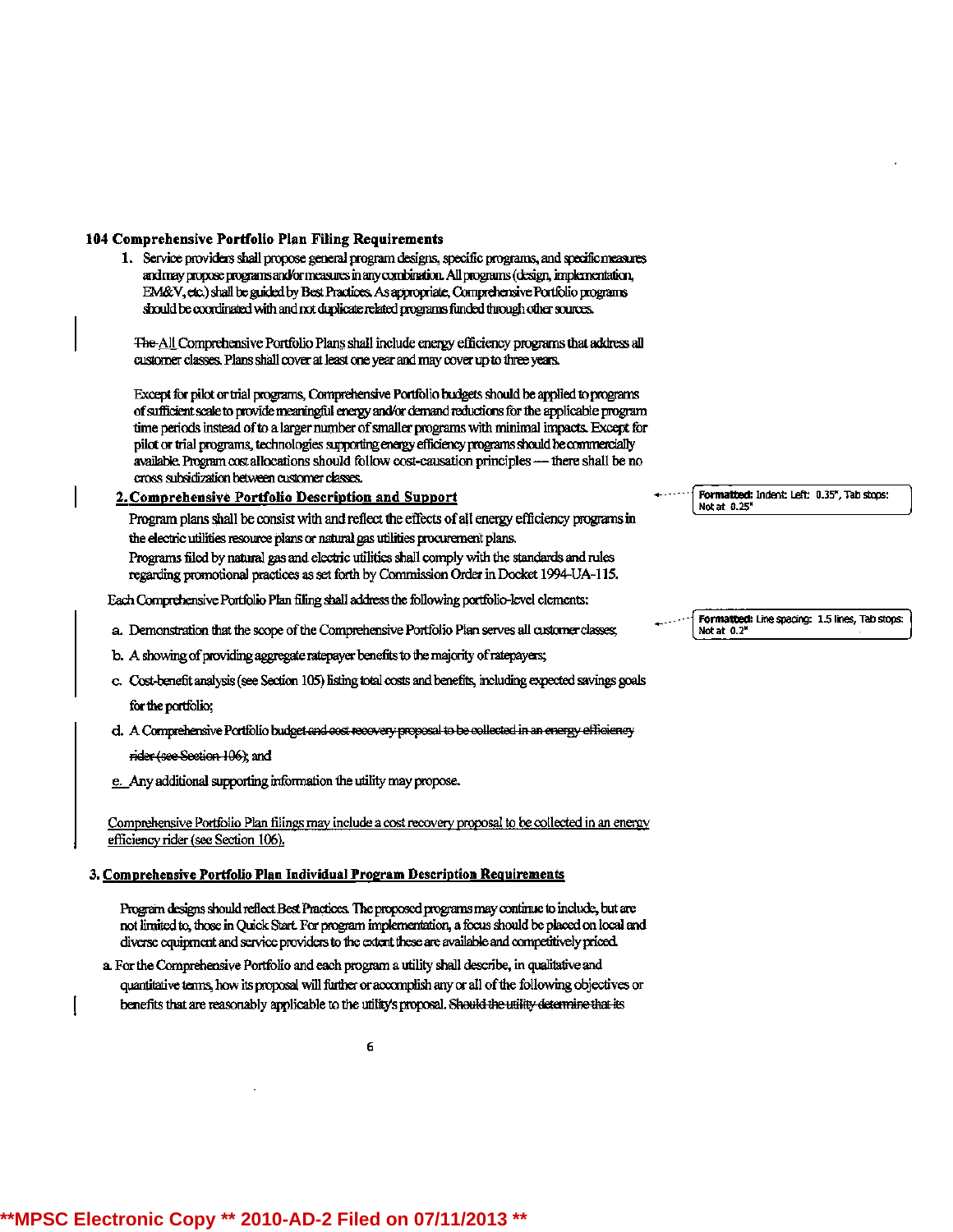proposal does not address one or more of the listed objectives or benefits, the utility shall briefly explain why not

i Energy savings directly attributable to program activities;

ii Long-term and permanent changes in behavior, attitudes, awareness, and knowledge about

energy savings and use of energy efficient technologies in order to achieve energy savings;

iii Permanent efflectric peak demand reduction;

iv Energy cost savings and cost-effectiveness;

v Reliability enhancements;

vi Energy security benefits;

vii Environmental benefits:

viii Job creation and economic development/competitiveness benefits for Mississippi;

ix Increases in system-wide capacity;

x Improvement in energy affordability for all customers; and

xi Efficient program implementation.

Should the utility determine that its proposal does not address one or more of the listed objectives or benefits, the utility shall briefly explain why not.

**b.** Each program in the Comprehensive Portfolio should include the following information: i. A general description of the program and the services to be provided;

- ii. Fhe target customer population addressed by the program;
- iii. The specific program objectives;

iv. Targets for customer participation and energy use reductions;

v. The identification of the specific EM&V procedures that will be implemented to determine + whether the program has achieved its stated objectives. The EM&V plan should appropriately balance the need to assess and improve program performance with EM&V costs. EM&V approaches should be guided by Best Practices. Portfolio EM&V cost targets should be no more than five percent of total portfolio costs although EM&V costs for some individual programs may be higher;

vi. Anticipated implementation bathers and how they will be addressed;

vii. - Any proposed customer incentives;

viii. Program's timeframe if the program term is limited;

Formatted: Line spacing: 1.5 lines

Formatted: Line spacing: 1.5 lines

Formatted: Indent: First line: 0"

Formatted: Line spacing: 1.5 lines

Formatted: Indent: Left: 0.65", Hanging: 0.28", Line spacing: 1.5 lines

Formatted: Line spacing: 1.5 lines

\*\*MPSC Electronic Copy \*\* 2010-AD-2 Filed on 07/11/2013 \*\*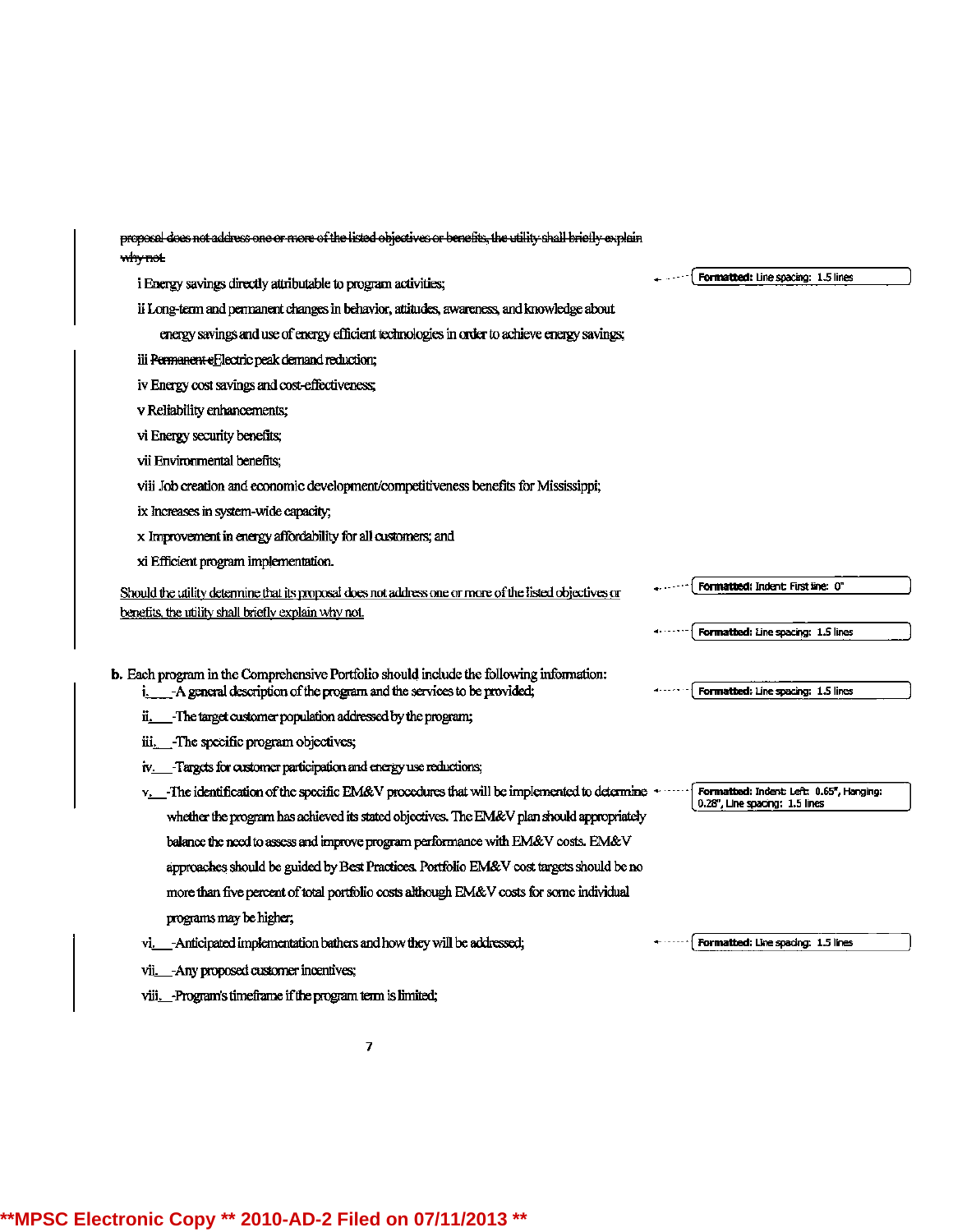- ix. A plan for addressing over-subscription to the program and avoiding disruptive stop-start funding cycles;
- x<sub>2</sub> The prescribed cost-benefit analyses (see Section 105);
- xi. Estimated energy and peak demand savings and the basis for these savings estimate, which may include Deemed Savings if approved by the Commission;
- xii. Any additional information or analyses the service provider may propose.

### 4. Uniformity of Programs

Programs addressing both electric and gas customers in the same service territory shall be coordinated to the extent reasonable.

#### a. Customer Incentives

Programs may include financial and other incentives to encourage customers to make energy efficient investments if the incentives are cost justified and are a component of a program that can provide aggregate ratepayer benefits to the majority of utility customers.

Incentives may include information, technical assistance, leasing programs, product giveaways and direct financial inducements. Financial inducements may include but are not limited to rebates, discounted products and services, and low-rate financing.

All customer incentives shall be considered in the cost-benefit testing of programs. Costs of customer incentives shall be considered a direct program cost.

Incentives shall not be any higher than necessary to overcome the customer barriers to invest in the measure and should be reduced or eliminated as the measure becomes more of a standard practice.

b. Statewide Programs The Commission, after notice and hearing, may direct utilities to offer uniform statewide energy efficiency and conservation programs if it determines such standardization to beis the most cost-effective result and in the public interest. Utilities may request approval to offer statewide or region-wide programs for which public messages, commercial terms and conditions, and customer reception are best served by such an approach.

c. Pilot Programs The Commission may approve pilot energy efficiency programs. A pilot program design is distinct from Quick Start and other program designs in that it shall include explicit questions that the pilot will address, explicit EM&V designed to address pilot questions, estimates of program costs and savings, and a provisional cost-benefit evaluation. Pilot Programs shall be of limited duration until reassessment after a predetermined period. Pilot programs shall have characteristics from among the following:

i Addressing a new end use, and

8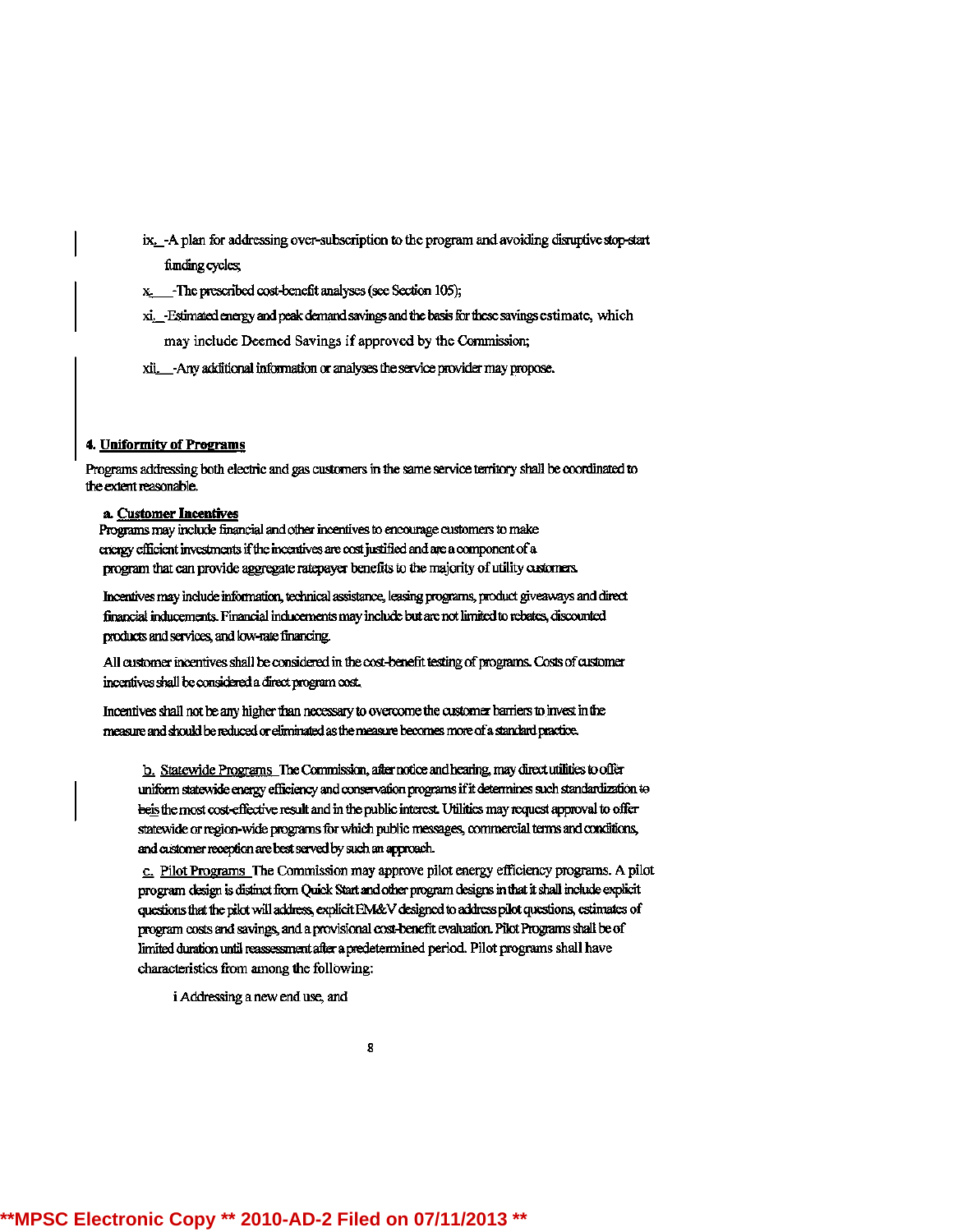ii Applying a new technology or a new delivery method.

All programs which are not classified as Programs that are neither pilots nor Quick Start programs must comply with all of the plan filing requirements of this Section 104.

All costs for Pilot, Quick Start, and other programs shall be considered eligible for cost recovery.

#### 105 Cost-Benefit Tests

Cost-benefit assessments for all energy efficiency programs shall be evaluated using the Total Resource Cost (TRC), the Program Administrator Cost (PAC) (also known as the Utility Cost Test (UCT), the Participant (PCT), and the Rate Impact Measure (RIM) tests as defined in the California Standard Practices Manual: Economic Analysis of Demand Side Programs and Projects, July, 2002, ("Manual") and submitted to the Commission. The inputs for these tests shall be based as much as practicable on data local to Mississippi. The costs of program design; implementation; delivery; customer incentives; customer education and marketing, measurement of benefits; and administration are recognized parts of energy efficiency program costs that should be included in cost-benefit calculations. Cost-benefit results shall be presented for both an individual program and portfolio basis, but no one test shall be used to deem a program or portfolio as lacking cost-effectiveness.

A utility shall use an evaluation period of either ten years (a natural gas utility may use an evaluation period of fifteen years) or the actual lives for each measure in a program to evaluate a program or portfolio.

Utilities may submit additional economic analyses information in support of a proposed program or portfolio.

Results of the tests shall be presented consistent with the descriptions shown in Table 1 or by other means approved by the Commission.

#### **TABLE 1- Cost-Benefit Tests** with Primary and Secondary Means of Expressing Test Results

| Primary                                          | Secondary                                  |
|--------------------------------------------------|--------------------------------------------|
| Participant Test                                 |                                            |
|                                                  | Discounted payback (years)                 |
| Net present value ("NPV") (all participants)     | Benefit-cost ratio ("BCR")                 |
|                                                  | Net present value (average participant)    |
| Ratepayer Impact Measure (RIM) Test              |                                            |
|                                                  | Lifecycle revenue impact per unit          |
| Lifecycle revenue impact per unit of energy (kWh | Annual revenue impact                      |
| or therm) or demand customer (kW)                | (by year, per kWh, kW, therm, or customer) |
| Net present value                                | First-year revenue impact                  |
|                                                  | (per kWh, kW, therm, or customer)          |
|                                                  | BCR                                        |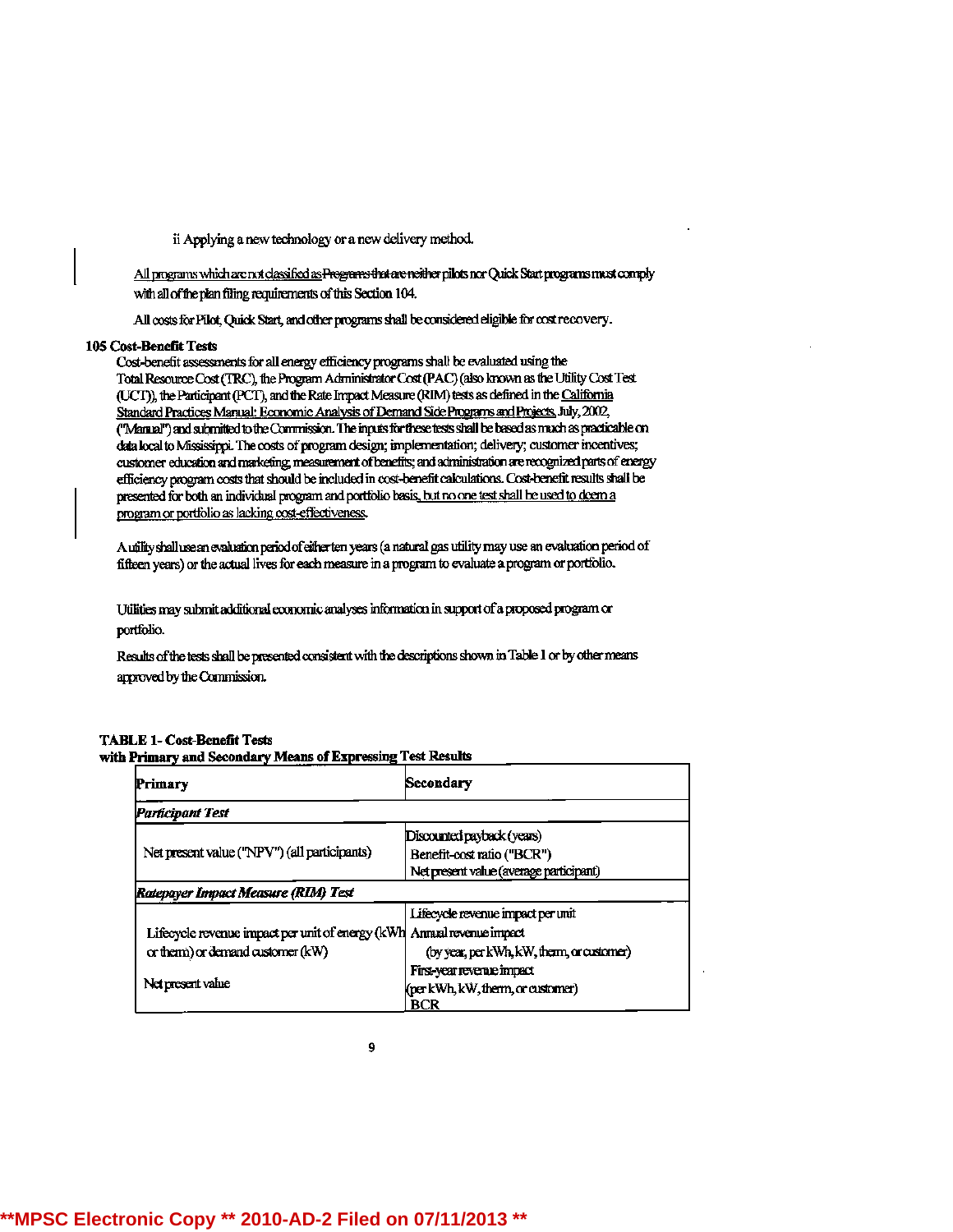| Total Resource Cost (TRC) Test       |                                                                                 |
|--------------------------------------|---------------------------------------------------------------------------------|
| Net present value                    | <b>BCR</b><br>Levelized cost<br>(cents or dollars per unit of energy or demand) |
| Program Administrator Cost (PAQ Test |                                                                                 |
|                                      | <b>BCR</b>                                                                      |
| Net present value                    | Levelized cost                                                                  |
|                                      | (cents or dollars per unit of energy or demand)                                 |

The Commission will rely on the formulas in the Manual and will assess the cost-benefit test results in the public interests.

#### 106 Cost Recovery

For the purposes of this Section, "energy efficiency program costs" shall be defined as the incremental program costs that are not already included in the then-current utility rates and the lost contribution to fixed cost ("LCFC") assocated with approved energy efficiency programs. "Incremental program cost" includes, among other things, all incremental costs associated with incentives and rebates, marketing and delivery, FM&V, and program administration.

Cost recovery shall include full and timely recovery of to the incremental program costs and LCFC. which represent the program costs that are not already included in the then current utility rates and shall include full and timely recovery of program costs and lost contribution to fixed cost. The Commission may decide to limit the time period during which utilities may recover LCFC lost contributions to fixed cost.

To address disincentives for energy efficiency investments, the utilities may propose an approach to earn a return on energy efficiency investments though a shared-savings or performance-incentive mechanism to make these investments more like other investments on which utilities cam a return. Prior to the Comprehensive Portfolio Pian filing deadlines, the Commission intends to establish specific numerical energy savings targets expressed as percentages of energy sales based on the experience of Quick Start and other relevant information.

A utility may request energy efficiency cost recovery through a separate rider. A utility may request that " energy efficiency program costs from approved program budgets be included in the rider. A utility may request that cost recovery begin when the energy efficiency program is implemented and offered to customers. Utilities may also propose a mechanism to adjust budgets to deal with oversubscriptions and to avoid stop-start funding.

If a utility is recovering energy efficiency program costs through a rider, the utility shall file,

10

Formatted: Right: 0", Line spacing: single